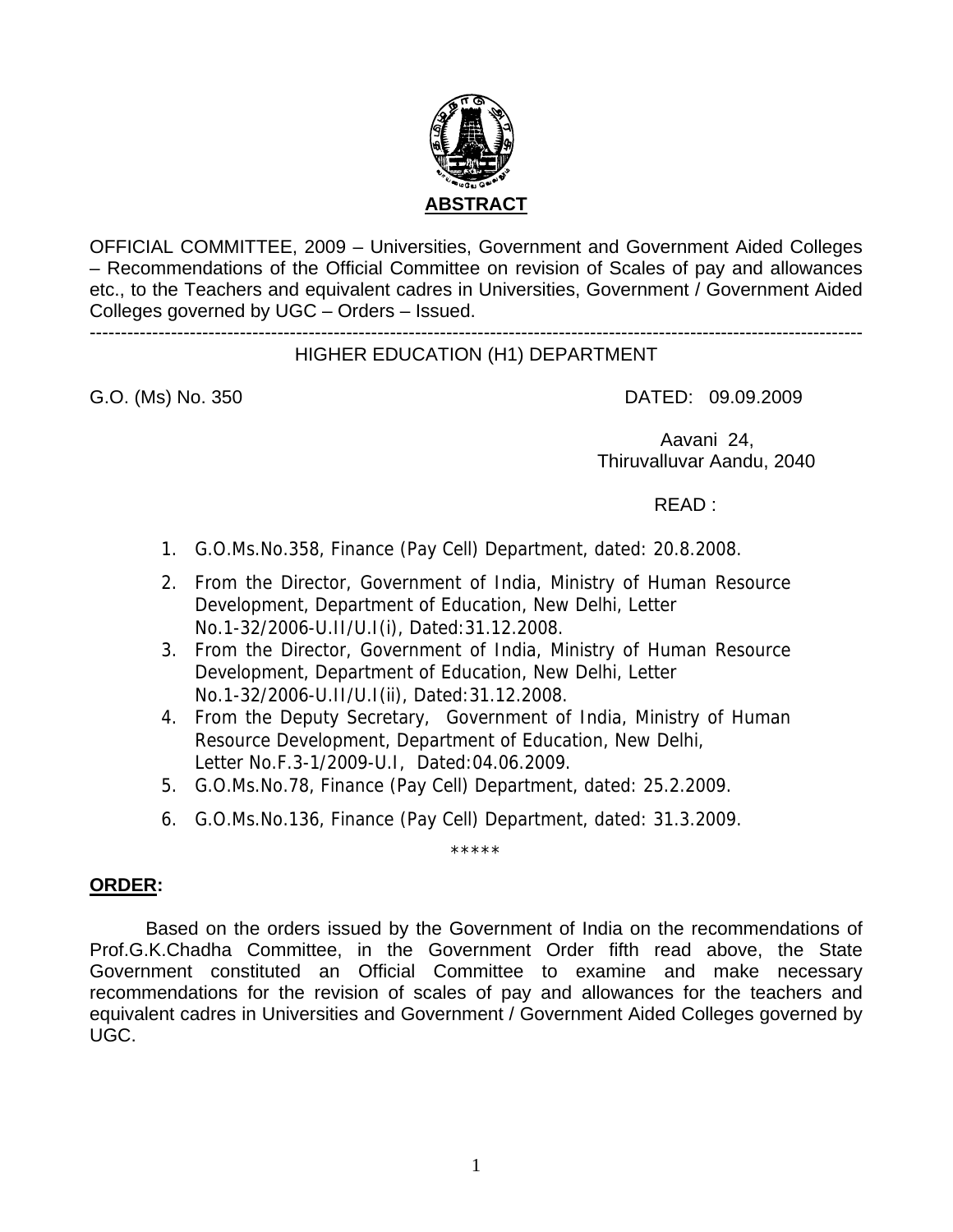**2**. Accordingly, the Official Committee has submitted its report to Government on 14—08—2009, and the Government has carefully examined the recommendations of the Committee and pass the following orders:--

# **(A) GENERAL**

 (i) There shall be only three designations in respect of teachers in universities and colleges, namely, Assistant Professors, Associate Professors and Professors. However, there shall be no change in the present designation in respect of Library and Physical Education Personnel at various levels.

 (ii) No one shall be eligible to be appointed, promoted or designated as Professor, unless he or she possesses a Ph.D. and satisfies other academic conditions, as laid down by the University Grants Commission (UGC) from time to time. This shall, however, not affect those who are already designated as 'Professor'.

 (iii) The pay of teachers and equivalent positions in Universities and Colleges shall be fixed according to their designations in two pay bands of Rs. 15600-39100 and Rs.37400- 67000 with appropriate "Academic Grade Pay" (AGP in short). Each Pay Band shall have different stages of Academic Grade Pay which shall ensure that teachers and other equivalent cadres covered under this Scheme, subject to other conditions of eligibility being satisfied, have multiple opportunities for upward movement during their career.

 (iv) Posts of Professors shall be created in under-graduate (UG) colleges as well as in post-graduate (PG) colleges as follows:

# **I. UG Colleges:**

 Professor posts equivalent to 10 percent of the total strength of Associate Professors in each UG College shall be created.

# **II. PG Colleges:**

 a) Where there are a combination of PG Departments (having both UG and PG courses) or only PG courses in a college, one Professor post for each P.G. Department may be created. In such Colleges, for the Departments which have only UG courses and no PG courses, Professor posts may be created equal to 10 percent of total posts of Associate Professors in these UG departments taken together.

 b) The principle of one Professor for each PG Department would be applicable only for those PG Departments, which were in existence as on 1.1.2006. Any PG Department created after 1.1.2006, would be eligible for a Professor post only after 5 years of existence as a PG Department.

c) In case of aided Colleges only aided courses shall be taken for entitlement for post of Professor.

 (v) Up to 10% of the posts of Professors in **Universities** shall be in the higher Academic Grade Pay of Rs.12000 with eligibility conditions to be prescribed by the UGC.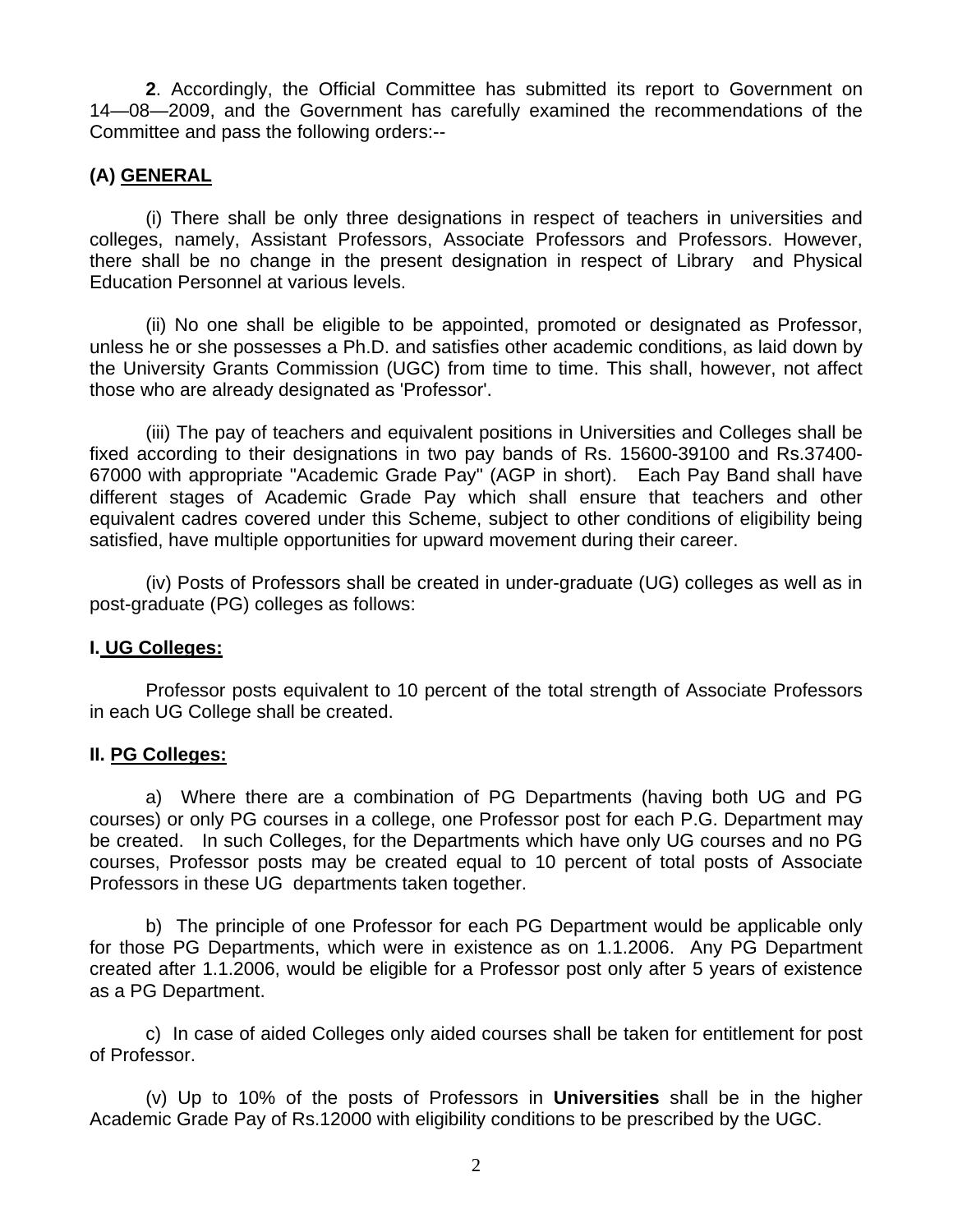(vi) National Eligibility Test (NET) shall be compulsory for appointment at the entry level of Assistant Professor, subject to the exemptions to the degree of Ph.D. in respect of those persons obtaining the award through a process of registration, course-work and external evaluation, as have been/ or may be laid down by the UGC through its regulations, and so adopted by the University. NET shall not be required for such Masters' programmes in disciplines for which there is no NET.

 (vii) One fourth (25%) of the posts of professor in UG Colleges or UG and PG Colleges mentioned in Para (iv) above, shall be filled by direct recruitment only, and not by deputation, and remaining three-fourths (75%) shall be filled through merit promotion among the eligible Associate Professors in the relevant department. Identification of posts of Professors for being filled through direct recruitment in Government and Aided Colleges shall be done by a Committee to be formed by the Government. For others, it shall be done by the University in consultation with the College. Where the percentage of the number of posts of Associate Professor for merit promotion or direct recruitment is not an integer, the same shall be rounded off to the next higher integer.

# (viii) **(a) Principals of UG Colleges**

 Appointments to the posts of Principal in Under Graduate Colleges shall be based on the conditions of eligibility in respect of educational qualifications and teaching / research experience laid down by the University Grants Commission from time to time and any other qualification prescribed by Government / University.

# **(b) Principals of PG Colleges**

 Appointments to the posts of Principal in Post Graduate Colleges shall be based on the conditions of eligibility in respect of educational qualifications and teaching / research experience laid down by the University Grants Commission from time to time and any of the qualifications prescribed by Government / University.

# **(B) PAY STRUCTURE :-**

 The revised pay structure for different categories of teachers, Librarians , Physical education teachers and equivalent positions shall be as indicated in

Appendix-I and incentives for Ph.D / M.Phil and other higher qualifications shall be as indicated in Appendix – II.

# **(C) PAY FIXATION FORMULA:-**

 The pay 'fixation formula' as applicable to the State Government employees shall be adopted for teachers and equivalent cadres working in University / Government / Government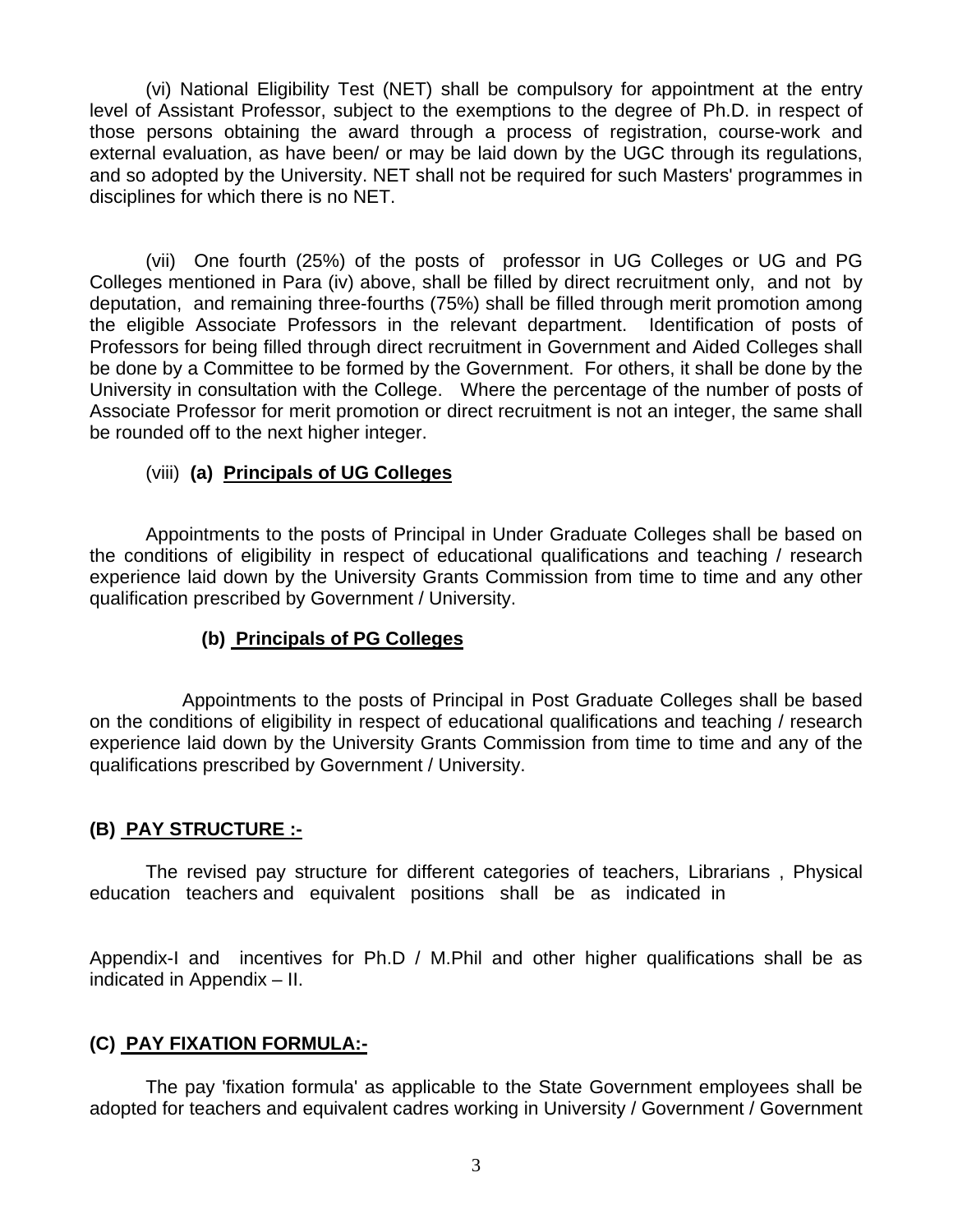Aided Colleges governed by UGC. The detailed fitment tables for various existing scales of pay based on the formula are given in Appendix-III.

# **(D) INCREMENT:**

 (i) Each annual increment shall be equivalent to 3% of the sum total of pay in the relevant Pay Band and the AGP as applicable for the stage in the Pay Band. The Date of increment in the Revised Pay Structure will be on par with State Government employees.

 (ii) Each advance increment shall also be at the rate of 3% of the sum total of pay in the relevant Pay Band and the AGP as applicable and shall be **non-compoundable**.

 (iii) The number of additional increment(s) on placement at each higher stage of AGP shall be as per the existing scheme of increment on promotion from lower Pay Scale to higher Pay Scale; however, in view of the considerable raise in effective pay between the two Pay Bands, there shall be no additional increment on movement from the Pay Band of Rs.15600-39100 to the Pay Band of Rs.37400-67000.

(iv) In the case of calculation of annual increment under the revised pay structure fraction of a rupee (i.e. 99 paise and below) shall be ignored. But any amount of a rupee or more shall be rounded off to the next multiple of 10.

# **(E) OPTION:-**

(i) An employee may exercise option to remain in the existing scale of pay until the date on which he / she earns his next or any subsequent increments in the existing scale of pay or until he / she vacates his/ her post or ceases to draw pay in that pay scale ;Provided that, if an employee does not exercise his/ her option within the period specified below he / she shall be deemed to have opted for the revised scales of pay with effect from the 1st January, 2006.

 (ii) The **option shall be exercised** in writing in the Form as given in **Schedule-I, within three months** from the date of issue of this order.

# **(F) ALLOWANCES:-**

Allowances such as Leave Travel Concession, House Rent Allowance, Travelling Allowance, Dearness Allowance, City Compensatory Allowance etc., shall be on par with these allowances applicable to State Government employees, with effect from 1<sup>st</sup> June, 2009.

# **(G) AGE OF SUPERANNUATION : -**

 The present system of retirement age shall be continued i.e. 58 years for College teachers and 60 years for University teachers. There shall be no re-employment beyond the age of superannuation.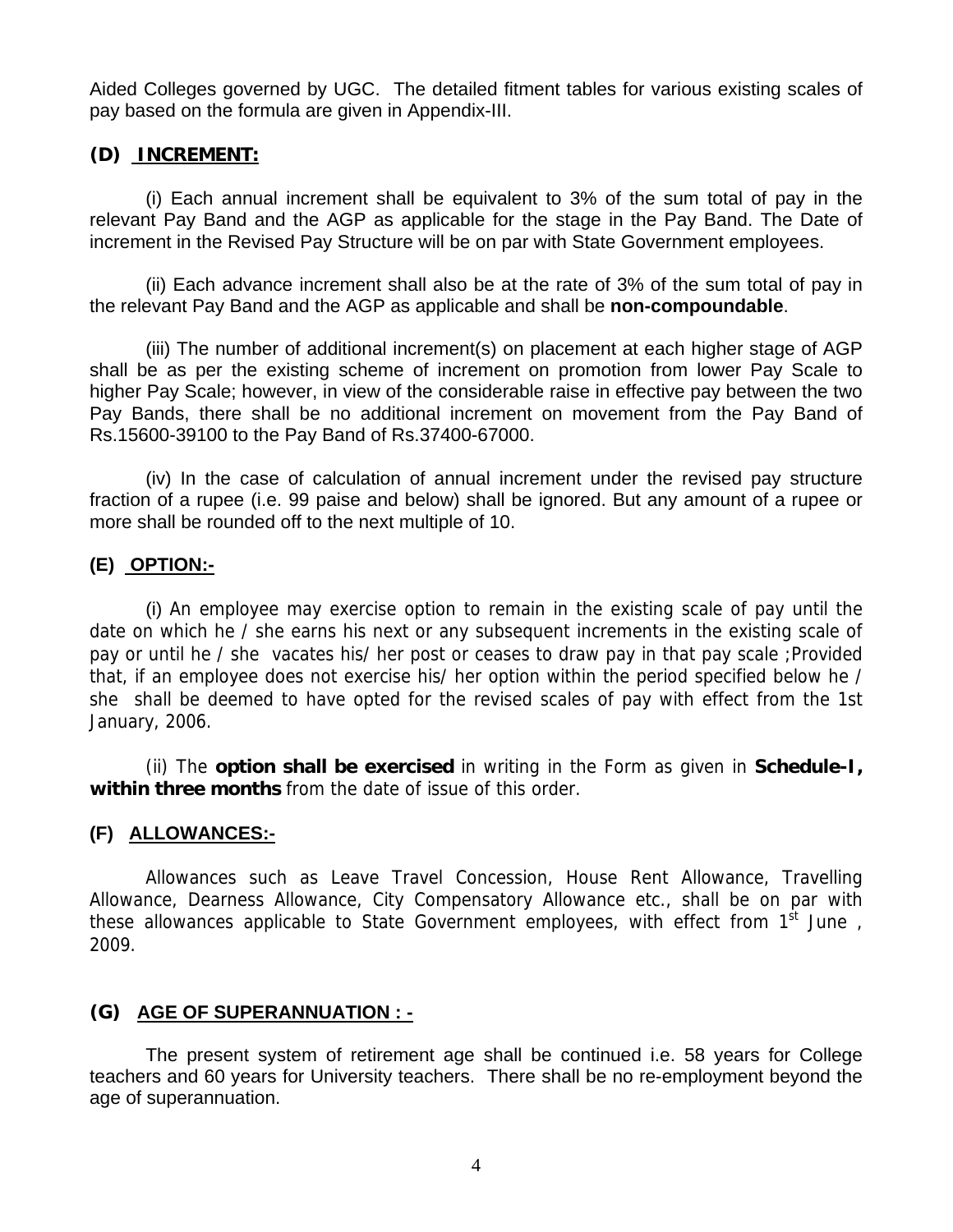# **(H) PENSION, FAMILY PENSION, GRATUITY AND ENCASHMENT OF LEAVE, EX-GRATIA COMPENSATION AND PROVIDENT FUND**

As regards the revision of Pension, Family Pension, Gratuity and encashment of leave, Ex-gratia compensation and Provident Fund, to the teachers and equivalent cadres governed by UGC shall be as applicable to State Government employees.

# **(I) APPLICABILITY OF THE SCHEME**

 (a) This Scheme shall be applicable to teachers and other equivalent cadres of Government Colleges / Aided colleges and Universities governed by UGC.

 (b) This Scheme does not extend to the Accompanists, Coaches, Tutors and Demonstrators and to the posts of professionals like System Analysts, Senior Analysts, Research Officers etc. who shall be treated at par with similarly qualified personnel in research/ scientific organizations of the State Government. Pay and Grade Pay of the said categories of employees shall be fixed in the appropriate Pay Bands relative to their existing Pay in each university/ institution corresponding to such fixation in respect of State Government employees on the basis of the recommendations of the Official Committee 2009.

# **(J) DATE OF EFFECT:**

The revised Pay in the relevant Pay Band and the Academic Grade Pay together with the applicable allowances including arrears of salary as mentioned above shall be paid to all eligible beneficiaries under this Scheme pending issue of Regulations by the UGC. The revised pay scales shall take notional effect from **1st January, 2006** and with monetary benefit from **1st January, 2007.** 

# **(K) PAYMENT OF ARREARS:-**

 (a) The pay fixation statement in the form of Appendix—IV either as approved by the Accountant General / Pay and Accounts Officer / Treasury Officer or by the Heads of Offices shall be attached to the Service Book of the teachers.

 (b) The arrears accruing on account of pay revision for the period from 1—1—2007 to 31—08—2009 shall be arrived at as per Appendix –V and the Interim Arrears sanctioned in the Government Order fourth read above shall be adjusted and the balance net arrears due for payment shall be arrived. The balance arrears so arrived shall be paid in three equal annual instalments as shown below:-

- i.  $1<sup>st</sup>$  instalment in the year 2009—2010
- ii.  $2<sup>nd</sup>$  instalment in the year 2010--2011
- iii.  $3^{rd}$  and final instalment in the year 2011–2012

The Director of Collegiate Education / Head of Offices in Universities are directed to issue necessary instructions to all the Drawing and Disbursing Officers under their control to work out the Pay Revision Arrears forthwith based on the Proceedings / Orders issued by the Pay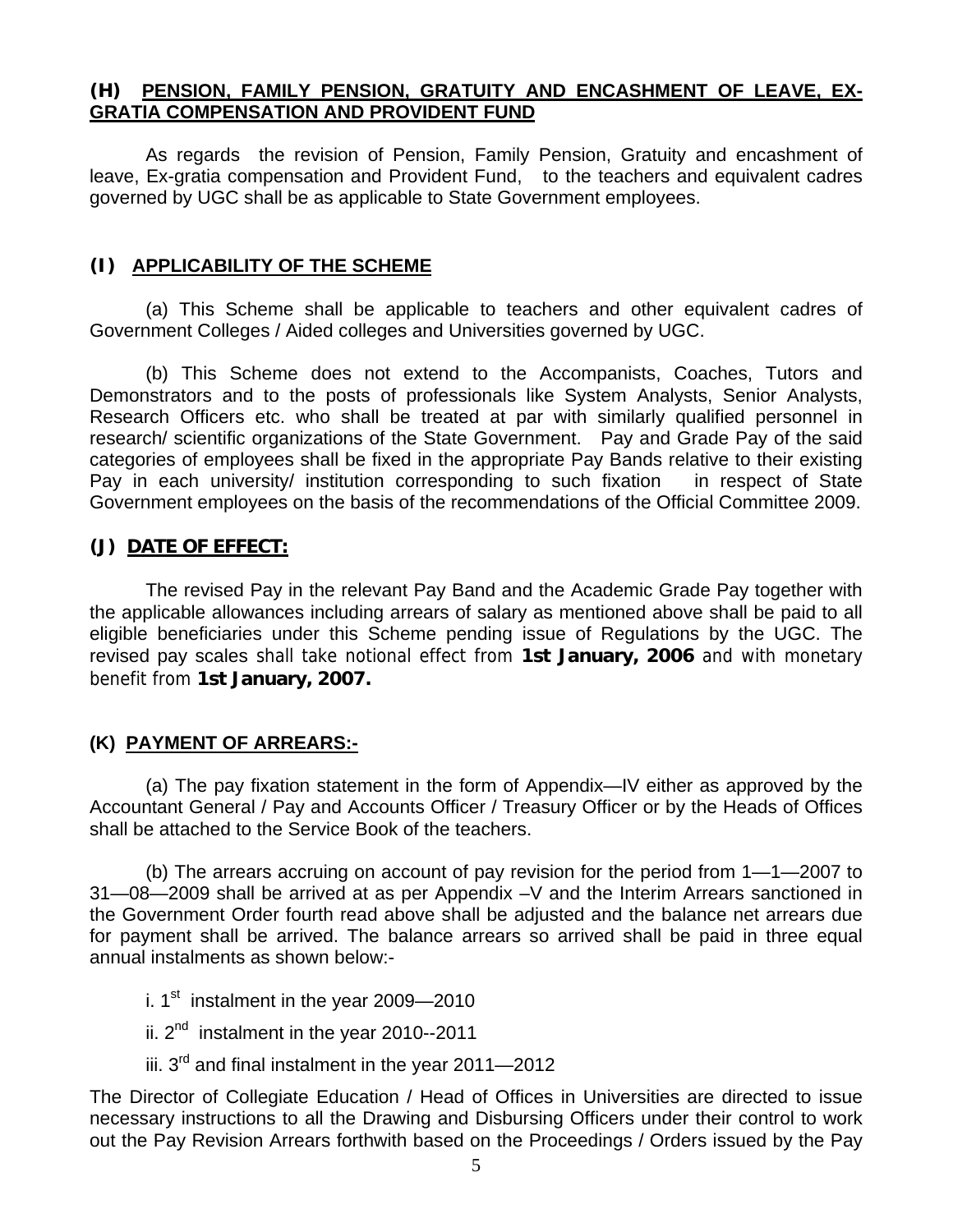fixing Authorities duly fixing the pay of the teachers in the revised scales of pay and make payment in the manner as ordered above. The Drawing Officers shall also open a separate Register for this purpose and make necessary entries of the total arrears amount payable to each individual employees duly indicating the amount to be paid in three equal annual instalments so as to claim the subsequent instalments without any difficulty.

 3. The Government will take the financial liabilities only for the approved posts and not for the posts created from University funds.

 4. Necessary orders on Recruitment, Qualifications, Selection Committee and Guidelines on Selection procedures will be issued separately.

5. The expenditure shall be debited to the appropriate heads of accounts.

 6. This order issues with the concurrence of Finance Department vide its U.O. No. 21297/PC II /2009, dated 9-9-2009.

(By the Order of the Governor)

# K.GANESAN PRINCIPAL SECRETARY TO GOVERNMENT

To

The Registrars of All Universities.

The Director of Collegiate Education, Chennai -6.

The Director of Legal Studies, Chennai -35.

The Director of Treasuries and Accounts, Chennai -15.

The Director, Madras Institute of Development Studies, Chennai -20.

The Director of Local Fund Audit, Chennai – 108.

The Member-Secretary, Tamil Nadu State Council for Higher Education, Chennai -5.

The Regional Joint Directors of Collegiate Education through the Director of Collegiate Education. Chennai-6.

The Principals of all Colleges ( Government / Aided ) in Tamil Nadu through the Director of Collegiate Education, Chennai-6.

The Accountant General (Accounts & Entitlements),Chennai- 600 018.

The Principal Accountant General (Audit.I), Chennai-600 018.

The Accountant General (Audit.II), Chennai-600 018.

The Accountant General (CAB), Chennai-600 009 / Madurai.

The Director of Pension, DMS Complex, Chennai-600 006.

The Pension Pay Officer, Chennai- 600 006.

The Secretary, Ministry of Human Resource Development, Department of Education, Government of India, New Delhi.

The Secretary, University Grants Commission, New Delhi.

The Pay and Accounts Officer, Secretariat, Chennai-9.

The Pay and Accounts Officer,( North / South / East) Chennai- 1 / 35 / 5.

The Pay and Accounts Officer , Madurai - 625 001.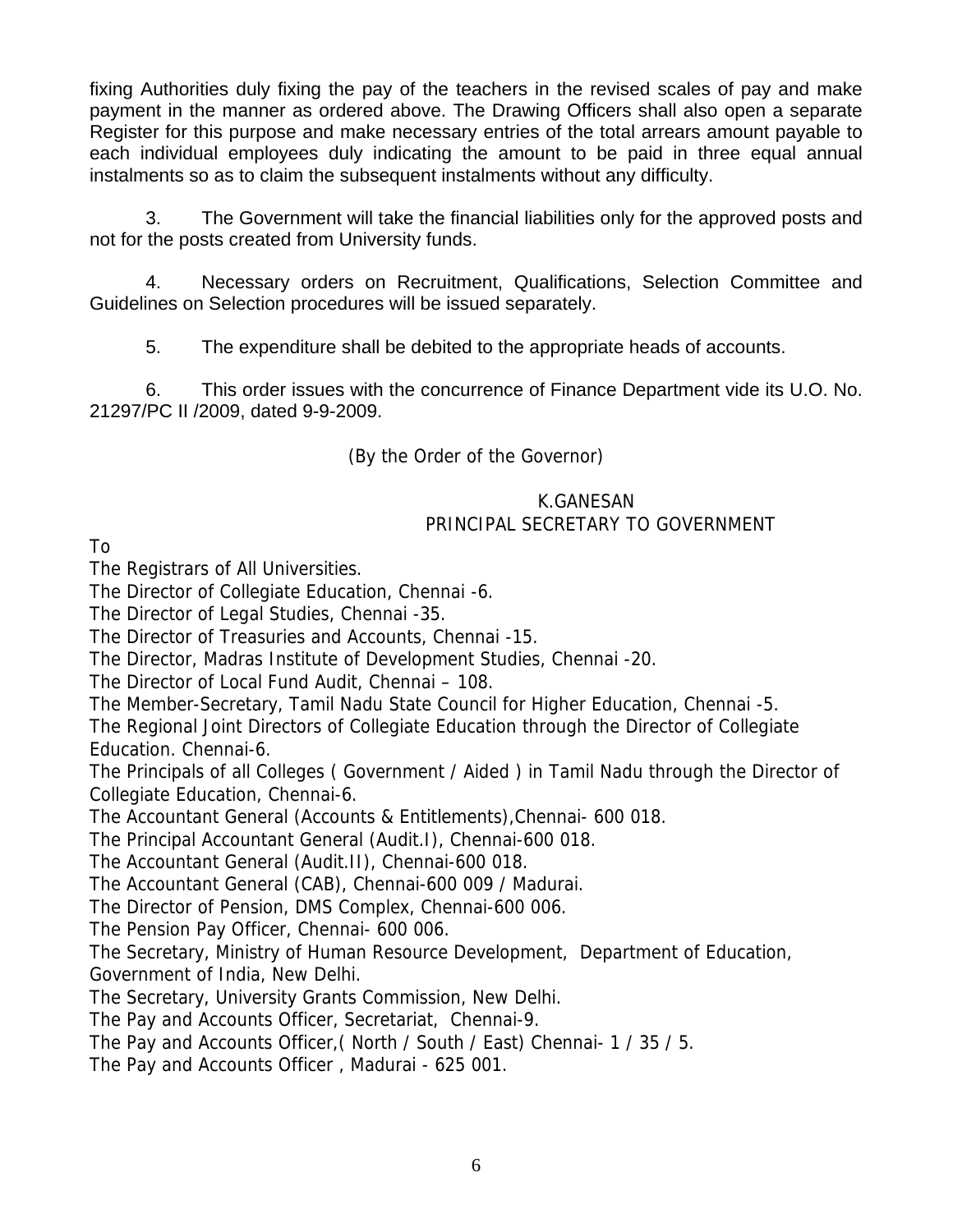All Treasury Officers in Tamil Nadu.

All Recognised Service Associations.

# **Copy to:**

The Secretary to Hon'ble Chief Minister, Chenni -9

The Secretary to Hon'ble Deputy Chief Minister, Chennai -9.

The Senior Personal Assistant to Hon'ble Minister, Finance, Chennai-9.

The Special Personal Assistant to Hon'ble Minister (Higher Education), Chennai-9.

The Higher Education ( K, F, G, E, D and C sections ) / Finance (Pay Cell/Education) Department, Chennai -9.

The Senior Research Officer, Pay Research Unit, Ministry of Finance (Department of Expenditure), Room No.261, North Block, New Delhi.

The Private Secretary to Principal Secretary to Government,

Finance Department, Chennai-9.

The Private Secretary to Principal Secretary to Government,

Higher Education Department, Chennai-9.

Stock File / Spare Copies.

// Forwarded / By Order//

 $\frac{8.490000000}{9992009}$ 

SECTION OFFICER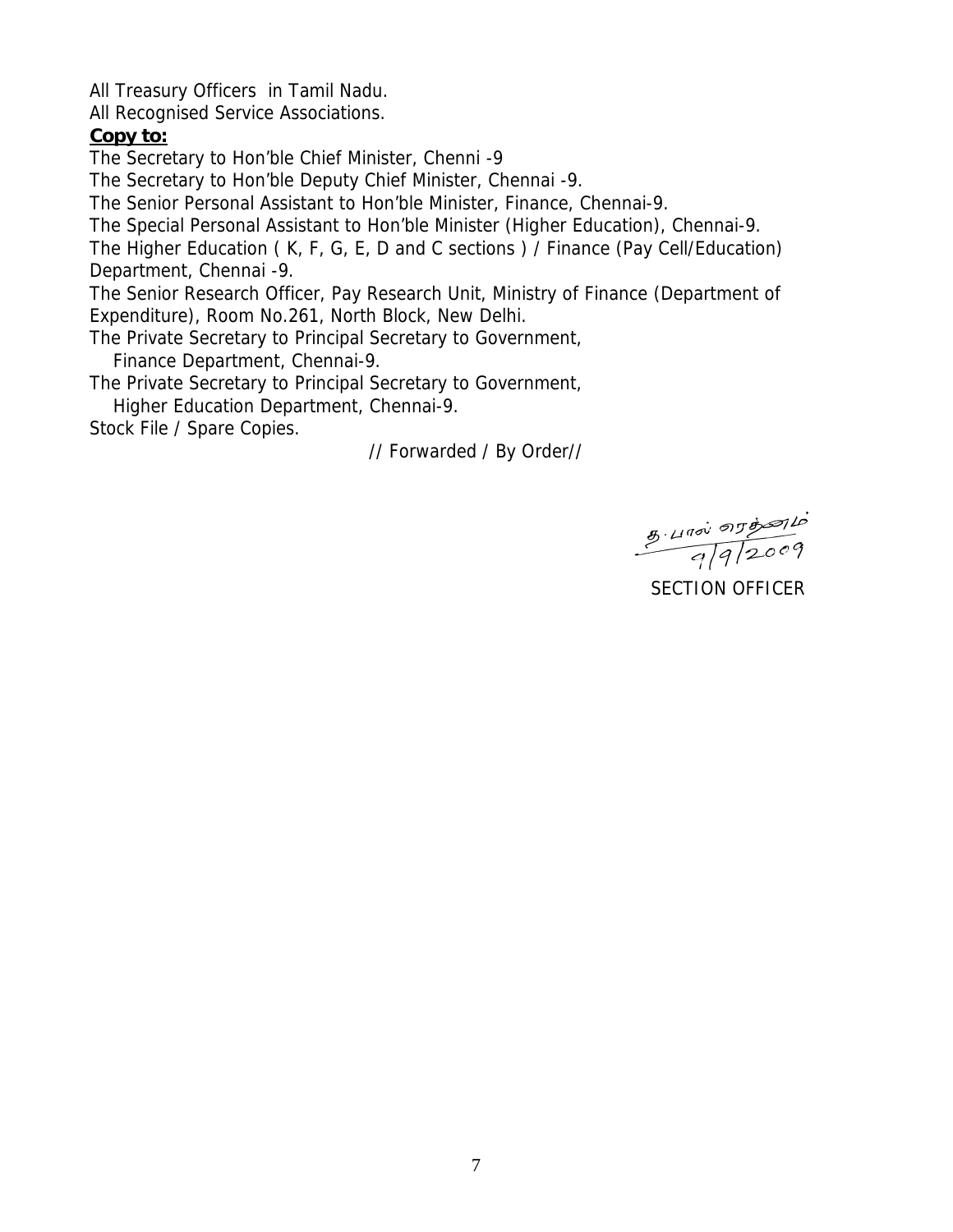# **SCHEDULE – I**

# **FORM FOR EXERCISING OPTION TO COME OVER TO THE REVISED UGC SCALES OF PAY**

I, …………………………………… holding the post of ……………………………….

in the scale of pay of Rs……………………......... do hereby elect **\*** to come under the revised scale of pay before / after earning increment in the existing scale of pay with effect from  $1<sup>ST</sup>$  January, 2006 / to retain the existing scale of pay and rate of dearness allowance for the period upto ………………….and come under the revised scale with effect from …………………………

2. The option hereby exercised is final and will not be modified at any subsequent date.

3. I hereby also undertake that any excess payment that may be found to have been made as a result of incorrect fixation of pay or any excess payment detected in the light of discrepancies noticed subsequently will be refunded by me to the Government either by adjustment against future payments due to me or otherwise without insisting for any prior notice.

Dated:…………….2009.

Signature:

Signed before me

**Signature** (with date)

Head of the Office (in the case of Non-self drawing Officers) -----------------------------------------------------

Accounts Officer (in the case of Self drawing Officers)

Received the above declaration. Dated :………………..2009.

Signature.

---------------------------------------------------------------------------------------------------------------------

Assistant Accountant – General / Pay and Accounts Officer, Head of Office.

\* Strike out whichever is not applicable.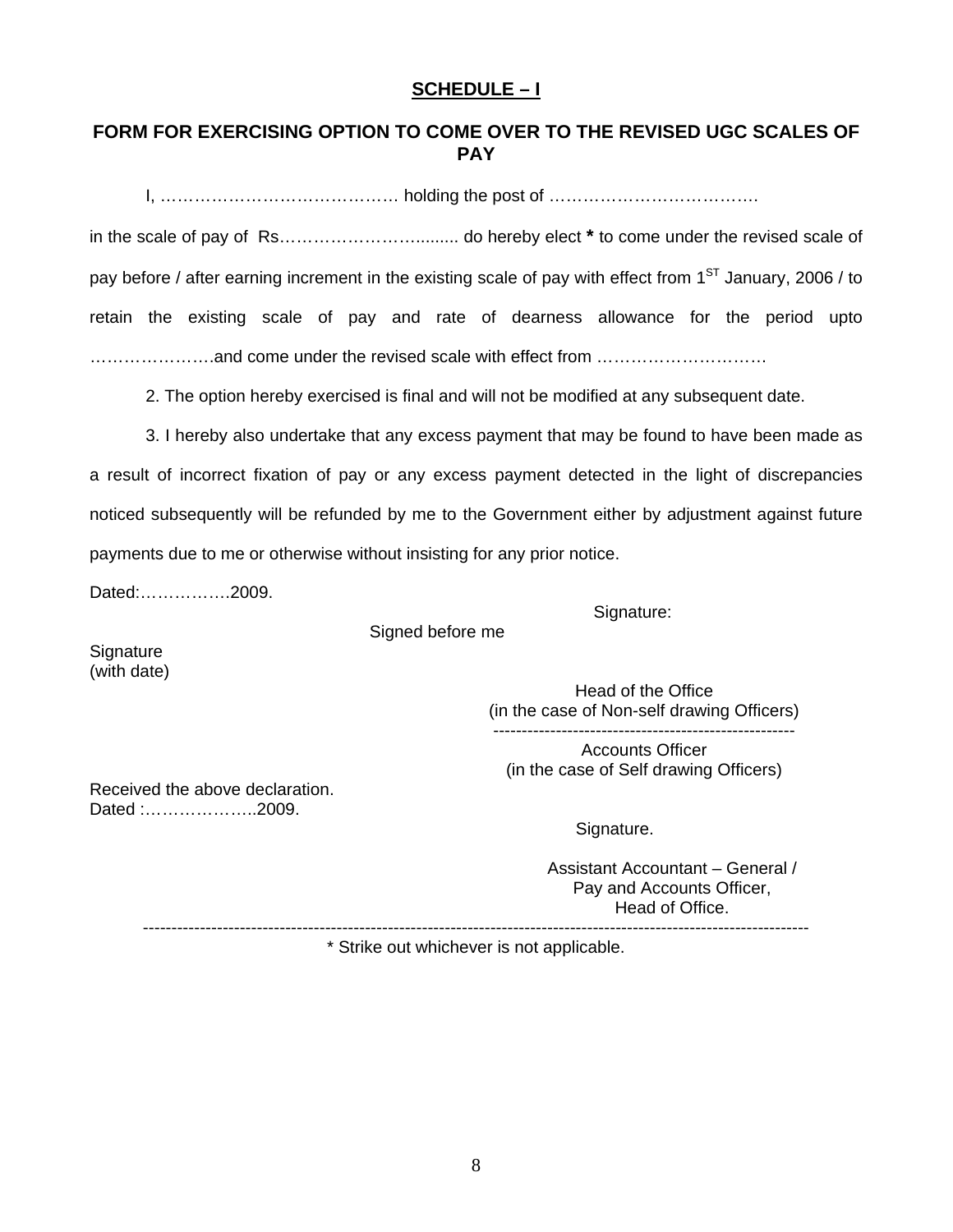# **APPENDIX – I**

# **Revised Pay Scales, Service conditions and Career Advancement Scheme for teachers and equivalent positions:**

# **(1) Assistant Professor/Associate Professors/ Professors in Colleges & Universities**

 (i) Persons entering the teaching profession in Universities and Colleges shall be designated as Assistant Professors and shall be placed in the Pay Band of Rs.15600-39100 with AGP of Rs,6000. Lecturers already in service in the pre-revised scale of pay of Rs.8000-13500, shall be re-designated as Assistant Professors with the said AGP of Rs.6000.

 (ii) An Assistant Professor with completed service of 4 years, possessing Ph.D Degree in the relevant discipline shall be eligible, for moving up to AGP of Rs.7000 subject to the condition that Ph.D is in a discipline which is relevant to the Department in which they are Assistant Professors.

 (iii) Assistant Professors possessing M.Phil degree or post-graduate degree in professional courses approved by the relevant Statutory Body, such as LL.M/M.Tech etc. shall be eligible for the AGP of Rs.7,000 after completion of 5 years service as Assistant Professor subject to the condition that the M.Phil degree or post-graduate degree in professional courses is in a subject relevant to the teaching discipline.

 (iv)Assistant Professors who do not have Ph.D or M.Phil or a Master's degree in the relevant Professional course shall be eligible for the AGP of Rs.7,000 only after completion of 6 years' service as Assistant Professor.

 (v) The upward movement from AGP of Rs.6000 to AGP of Rs.7000 for all Assistant Professors shall be subject to their satisfying other conditions as laid down by the UGC and should also satisfy any additional condition being laid down by University or the State Government.

 (vi) The pay of the incumbents to the posts of Lecturer (senior scale) (i.e. the prerevised scale of pay of Rs.10,000-15200) shall be re-designated as Assistant Professor, and shall be fixed at the appropriate stage in Pay Band of Rs.15600-39100 based on their present pay, with AGP of Rs.7000.

 (vii) Assistant Professors with completed service of 5 years at the AGP of Rs.7000 shall be eligible, subject to other requirements laid down by the UGC and any other conditions laid down by University or State Government, to move up to the AGP of Rs.8000.

 (viii) Posts of Associate Professor shall be in the Pay Band of Rs.37400-67000, with AGP of Rs.9000. Directly recruited Associate Professors shall be placed at the minimum of the above Pay band with the AGP of Rs.9000.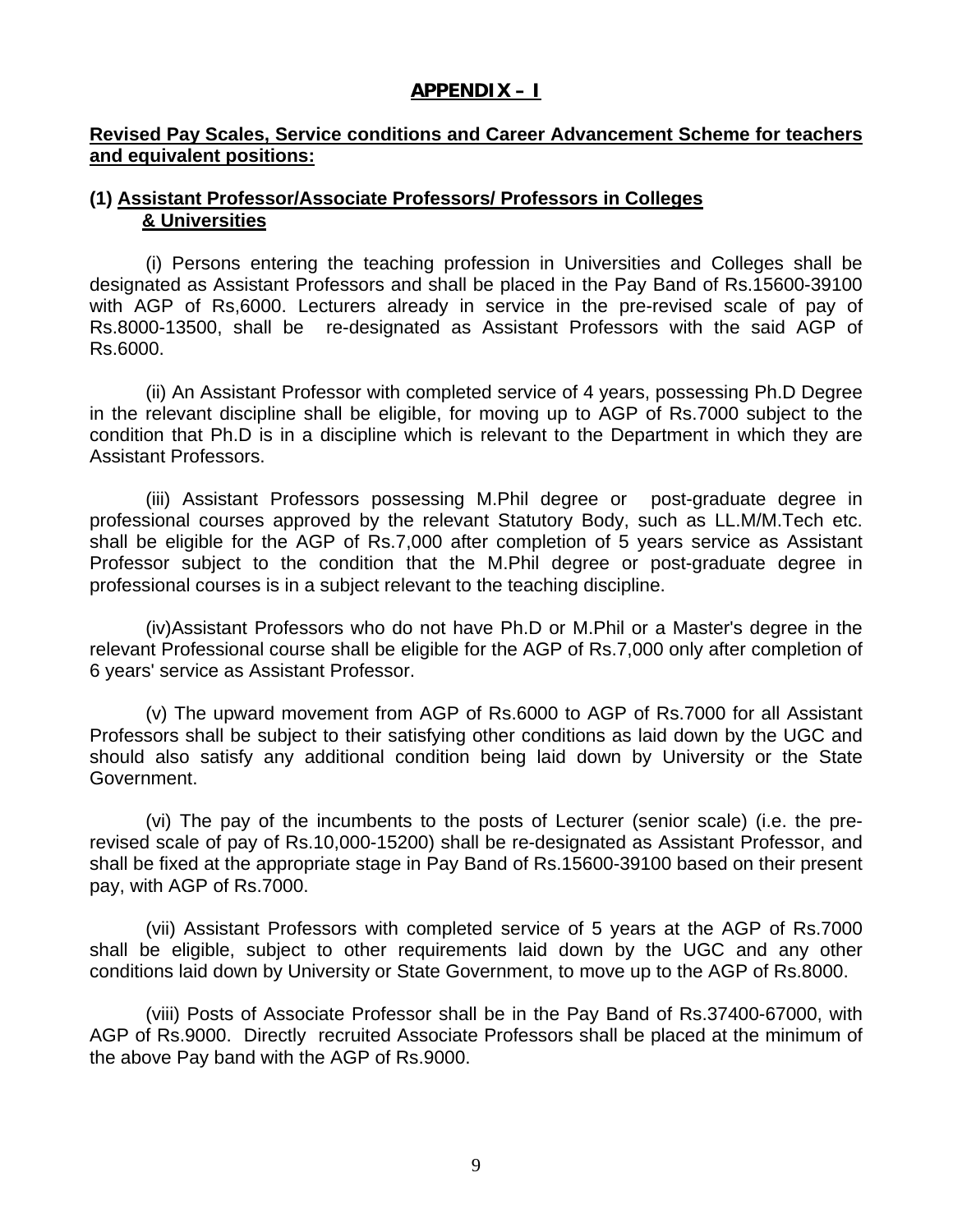(ix) Incumbent Readers and Lecturers (Selection Grade) who have completed 3 years in the current pay scale of Rs.12000-18300 on 1.1.2006 shall be placed in Pay Band of Rs.37400-67000 with AGP of Rs.9000 and shall be re-designated as Associate Professor.

 (x) Incumbent Readers and Lecturers (Selection Grade) who had not completed three years in the pay scale of Rs.12000-18300 on 1.1.2006 shall be placed at the appropriate stage in the Pay Band of Rs.15600-39100 with AGP of Rs.8000 till they complete 3 years of service in the grade of Lecturer (Selection Grade)/Reader, and thereafter shall be placed in the higher Pay Band of Rs.37400-67000 and accordingly re-designated as Associate Professor.

 (xi) Readers/ Lecturers (Selection Grade) in service at present shall continue to be designated as Lecturer (Selection Grade) or Readers, as the case may be, until they are placed in the Pay Band of Rs.37400-67000 and re-designated as Associate Professor in the manner described in (x) above.

 (xii) Assistant Professors completing 3 years of teaching in the AGP of Rs.8000 shall be eligible, subject to other conditions, that may be prescribed by the UGC and the university, to move to the Pay Band of Rs.37400-67000 with AGP of Rs.9000 and to be designated as Associate Professor.

 (xiii) Associate Professor completing 3 years of service in the AGP of Rs.9000 and possessing a Ph.D . degree in the relevant discipline shall be eligible to be appointed and designated as Professor, subject to other conditions of academic performance as laid down by the UGC and, if any, by the university or the State Government. No teacher other than those with a Ph.D. shall be promoted, appointed or designated as Professor. The Pay Band for the post of Professors shall be Rs.37400-67000 with AGP of Rs.10000.

 (xiv) The pay of a directly recruited Professor shall be fixed at Rs.43000 in the Pay Band of Rs.37400-67000, with the applicable AGP of Rs.10000.

 (xv) Ten percent of the posts of Professors in a university shall be in the higher AGP of Rs.12000, however, teachers appointed to the posts shall continue to be designated as Professor. Eligibility for appointment as a Professor in the higher Academic Grade Pay shall be as may be laid down by the UGC, and such eligibility conditions shall, inter alia, include publications in peer reviewed/ refereed Research Journals, and the requirement of at least 10 years of teaching as Professor and post-doctoral work of a high standard and subject to additional conditions laid down by University/ State Government. The pay of directly recruited professors in AGP of Rs.12,000/- shall be fixed at Rs.48,000/- along with AGP.

 (xvi) For initial direct recruitment at the level of Associate Professors and Professors, the eligibility conditions in respect of academic and research requirements shall be as may be or have been prescribed by the UGC through Regulations and as may be laid down by the university and any conditions laid down by State Government.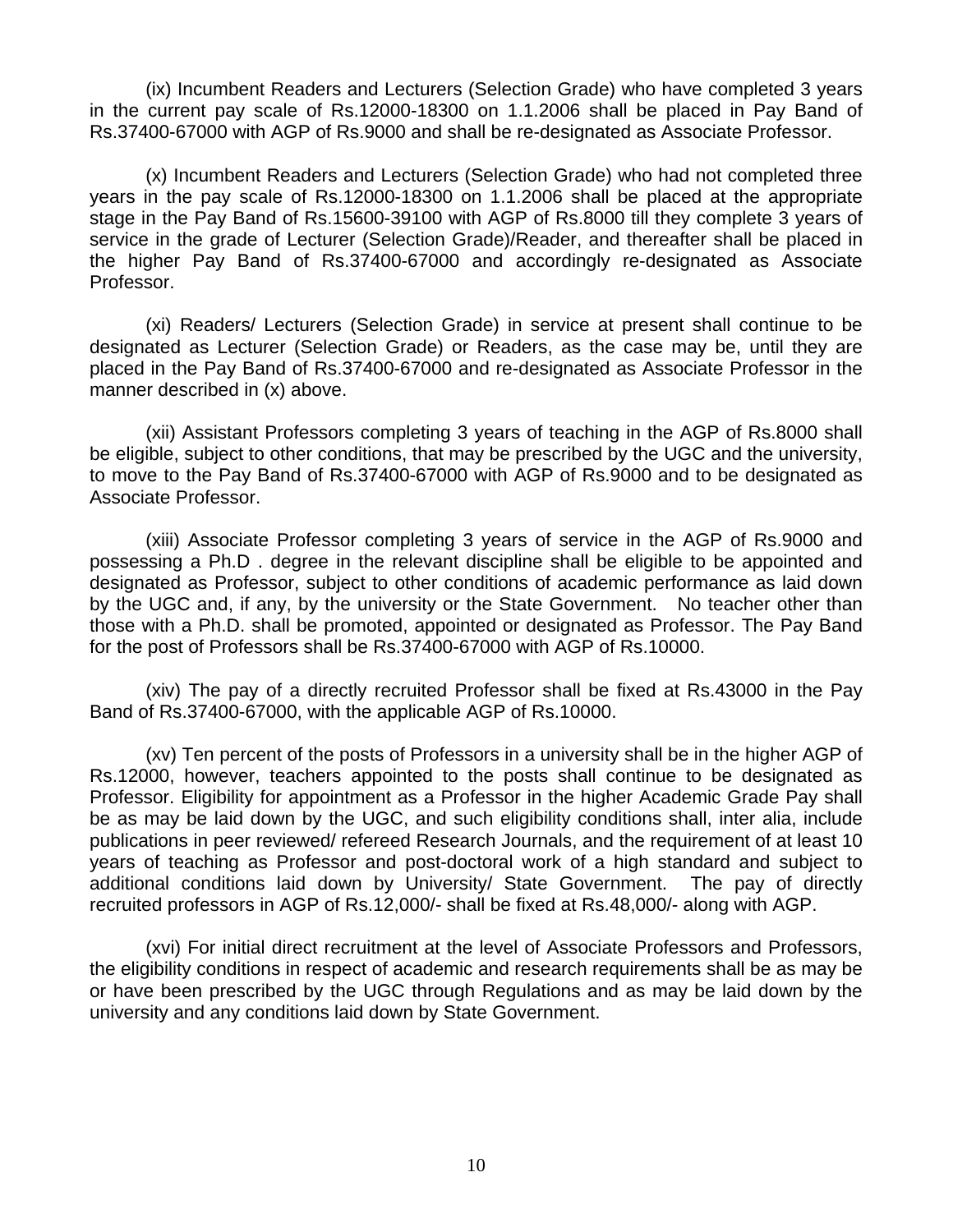# **(2) Pay Scales of Pro-Vice Chancellor / Vice Chancellor of Universities:**

### **(i) Pro-Vice-Chancellor:**

 The posts of Pro-Vice Chancellor shall be in the Pay Band of Rs.37400-67000 with AGP of Rs.10000 or Rs.12000, as the case may be, along with a Special Allowance of Rs.4000 per month, subject to the condition that the sum total of pay in the Pay Band, the Academic Grade Pay and the Special Allowance shall not exceed Rs.80,000.

### (**ii) Vice Chancellor:**

 The posts of Vice Chancellor shall carry a fixed pay of Rs.75000 along with a Special Allowance of Rs.5000 per month.

### **(3) Pay Scales of Principals in Colleges:**

### **(i) Principal of Under Graduate Colleges**

 The posts of Principal in Under Graduate Colleges shall be in the Pay Band of Rs.37400-67000 with AGP of Rs.10000, plus a Special Allowance of Rs.2000 per month. All Principals in service shall be appropriately fixed in the Pay Band with the AGP of Rs.10000.

### **(ii) Principal of Post Graduate Colleges**

 Posts of Principal in Post Graduate Colleges shall also be in the Pay Band of Rs.37400-67000 with AGP of Rs.10,000, plus a Special Allowance of Rs.3000 per month. All Principals in service shall be appropriately fixed in the Pay Band with the AGP of Rs.10000.

#### **(4) Pay Scales and Career Advancement Scheme for Librarians etc:**

#### **(a) Assistant Librarian / College Librarian:**

 (i) Assistant Librarian/ College Librarian in the pre-revised scale of pay of Rs.8000- 13500 shall be placed in the Pay Band of Rs.15600-39100 with AGP of Rs.6000.

 (ii) All existing conditions of eligibility and academic qualifications laid down by the UGC/ State Government shall continue to be applicable for direct recruitment of Assistant Librarian/ College Librarian.

# **(b) Assistant Librarian (Sr. Scale )/ College Librarian (Sr. Scale)**

 (i) The posts of Assistant Librarian (Sr. Scale)/ College Librarian (Sr.Scale) in the prerevised scale of pay of Rs.10000-15200 shall be placed in the Pay Band of Rs.15600-39100 with AGP of Rs.7000.

 (ii) Assistant Librarian/ College Librarian possessing Ph.D. in Library Science at the entry level, after completing service of 4 years in the AGP of Rs.6000, and if otherwise eligible as per guidelines laid down by the UGC and any other condition laid down by State Government, shall be eligible for the higher AGP of Rs.7000 with in the Pay Band of Rs.15600-39100.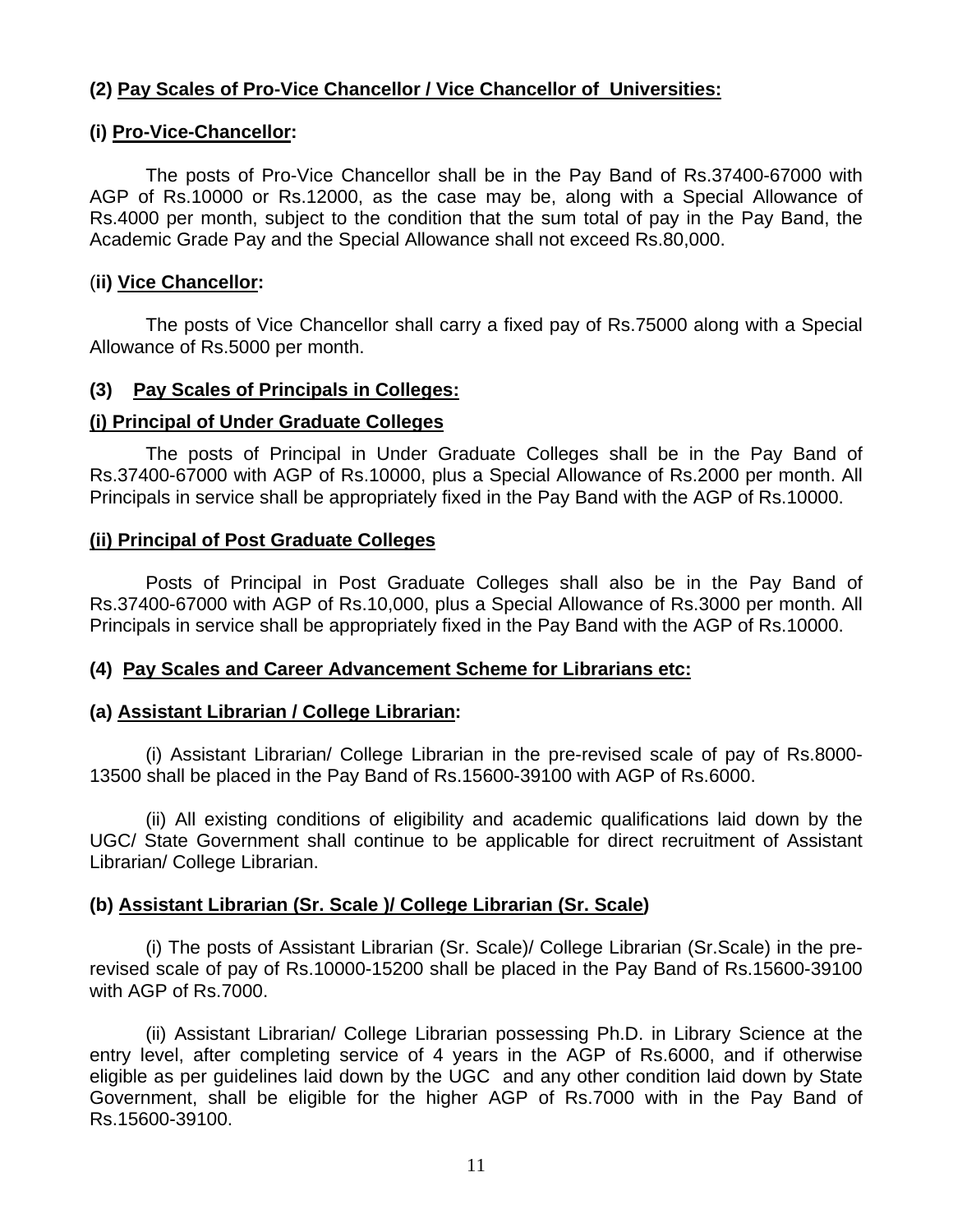(iii) Assistant Librarian/ College Librarian not possessing Ph.D. but only M.Phil in Library Science at the entry level after completing service of 5 years in the AGP of Rs.6000, if otherwise eligible as per guidelines laid down by the UGC and any other condition laid down by State Government, shall become eligible for the higher AGP of Rs. 7000.

 (iv) After completing service of 6 years in the AGP of Rs.6000 Assistant Librarian/College Librarian without the relevant Ph.D. and M.Phil shall, if otherwise eligible as per guidelines laid down by the UGC and as per any other condition laid down by State Government move to the higher AGP of Rs.7000.

 (v) The pay of the existing Assistant Librarian (Sr. Scale)/ College Librarian (Sr.Scale) in the pre-revised scale of pay of Rs.10000-15200 shall be fixed in the Pay Band of Rs.15600-39100 with AGP of Rs.7000 at an appropriate stage based on their present pay,

#### **(c) Deputy Librarian / Assistant Librarian (Selection Grade)/ College Librarian (Selection Grade)**

 (i) Deputy Librarians who are directly recruited at present shall be placed in the Pay Band of Rs.15600-39100 with AGP of Rs.8000 initially at the time of recruitment.

 (ii) On completion of service of 5 years, Assistant Librarian (Sr.Scale)/ College Librarian (Senior Scale) shall be eligible for the post of Deputy Librarian/ equivalent posts in Pay Band of Rs.15600-39100, with Academic Grade Pay of Rs.8,000, subject to their fulfilling other conditions of eligibility (such as Ph.D. degree or equivalent published work etc. for Deputy Librarian) as laid down by the UGC and as per any other condition laid down by State Government. They shall be designated as Deputy Librarian/ Assistant Librarian (Selection Grade)/ College Librarian (Selection Grade), as the case may be.

 (iii) The existing process of selection by a Selection Committee shall continue in respect of promotion to the post of Deputy Librarian and their equivalent positions.

 (iv) After completing 3 years in the Pay Band of Rs.15600-39100 with an AGP of Rs.8000, Deputy Librarians/ equivalent positions shall move to the Pay Band of Rs.37400- 67000 and AGP of Rs.9000, subject to fulfilling other conditions of eligibility laid down by the UGC / University and as per any other condition laid down by State Government.

 (v) Assistant Librarians ( Senior Scale) in universities/ College Librarians (Senior Scale) in the AGP of Rs.7000 not possessing Ph.D. in Library Science or equivalent published work but who fulfill other criteria prescribed by the UGC / University and as per any other condition laid down by State Government shall also be eligible for being placed in the AGP of Rs.8000.

 (vi) Incumbents to the posts of Deputy Librarian/ Assistant Librarian (Selection Grade)/College Librarian (Selection Grade) who have completed three years in the prerevised pay scale of Rs.12000-18300 on 1.1.2006 shall be fixed at an appropriate stage in the Pay Band of Rs.37400-67000 with an AGP of Rs.9000. They shall continue to be designated as Deputy Librarian/ Assistant Librarian (Selection Grade)/College Librarian (Selection Grade).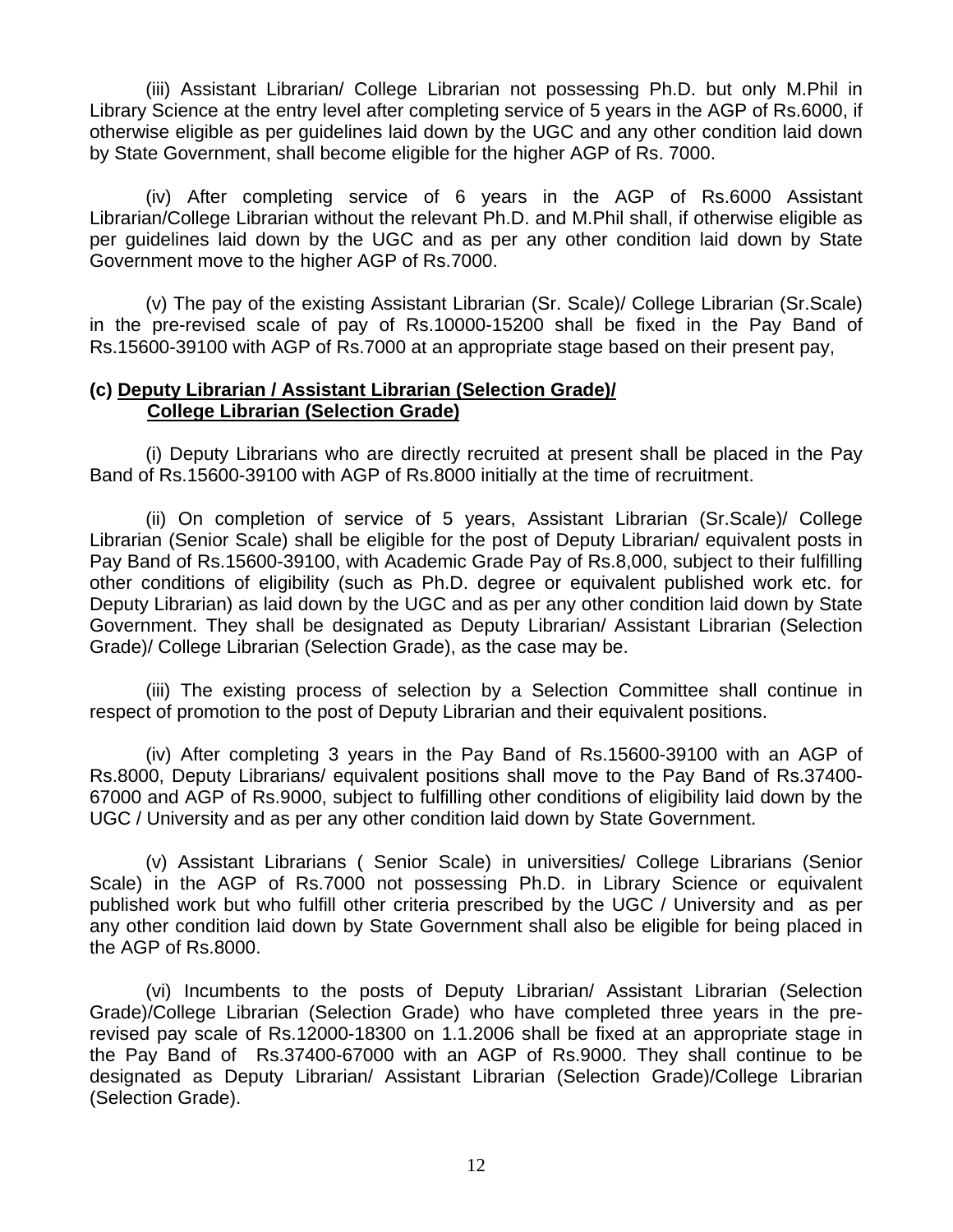(vii) Incumbents to the posts of Deputy Librarian/ Assistant Librarian (Selection Grade)/College Librarian (Selection Grade) who have not completed the requirement of three years in the pre-revised pay scale of Rs.12000-18300, for being eligible to be placed in the higher Pay Band of Rs.37400-67000, shall be placed at an appropriate stage with Academic Grade Pay of Rs.8000 till they complete three years of service as Deputy Librarian/ Assistant Librarian (Selection Grade)/ College Librarian (Selection Grade).

 (viii) Pay in regard to the directly recruited Deputy Librarians shall be initially fixed In Pay Band Rs.15600-39100 with AGP of Rs.8000. They shall move to the Pay Band of Rs.37400-67000 with AGP of Rs.9000 after completing three years of service in the AGP of Rs.8000.

 (ix) The existing conditions of eligibility and academic qualifications prescribed by the UGC shall continue to be applicable for direct recruitment to the post of Deputy Librarian. Further, any other condition laid down by State Government shall also be applicable.

# **(d) Librarian (University)**

 (I) The post of Librarian shall be in the Pay Band of Rs.37400-67000 with the Academic Grade Pay of Rs.10000.

 (ii) The existing conditions of eligibility and academic qualifications prescribed by the UGC shall continue to be applicable for appointment to the post of Librarian (University) and also should be eligible as per any other condition laid down by State Government.

 (iii) Deputy Librarian completing service of three years in the AGP of Rs.9000 and otherwise eligible as per conditions prescribed by the UGC and if any by the University / State Government shall also be eligible to be considered for appointment to the post of Librarian through open recruitment.

 (iv)Incumbent Librarian (University) shall be placed at the appropriate stage as per the `fixation formula' as stated in **para 2 (C)** of this order in the Pay Band of Rs.37400-67000 with AGP of Rs.10000.

# **(5) Pay Scales and Career Advancement Scheme for Physical Education Personnel:**

# **(a) Assistant Director of Physical Education (Assistant DPE)/ College Director of Physical Education (College DPE)**

 (i) The Assistant Director of Physical Education/ College DPE in the pre-revised pay scale of Rs.8000-13500 shall be placed in the Pay Band of Rs.15600-39100 with AGP of Rs.6000.

 (ii) Pay of incumbent Assistant Directors of Physical Education/ College DPE shall be fixed at an appropriate stage in the Pay Band of Rs.15600-39100 with AGP of Rs.6000, in accordance with the 'fixation formula' as stated in **para 2 (C)** of this order.

 (iii) All existing conditions of eligibility and academic qualifications laid down by the UGC and any other condition laid down by State Government shall continue to be applicable for direct recruitment of Assistant Director of Physical Education/College DPE.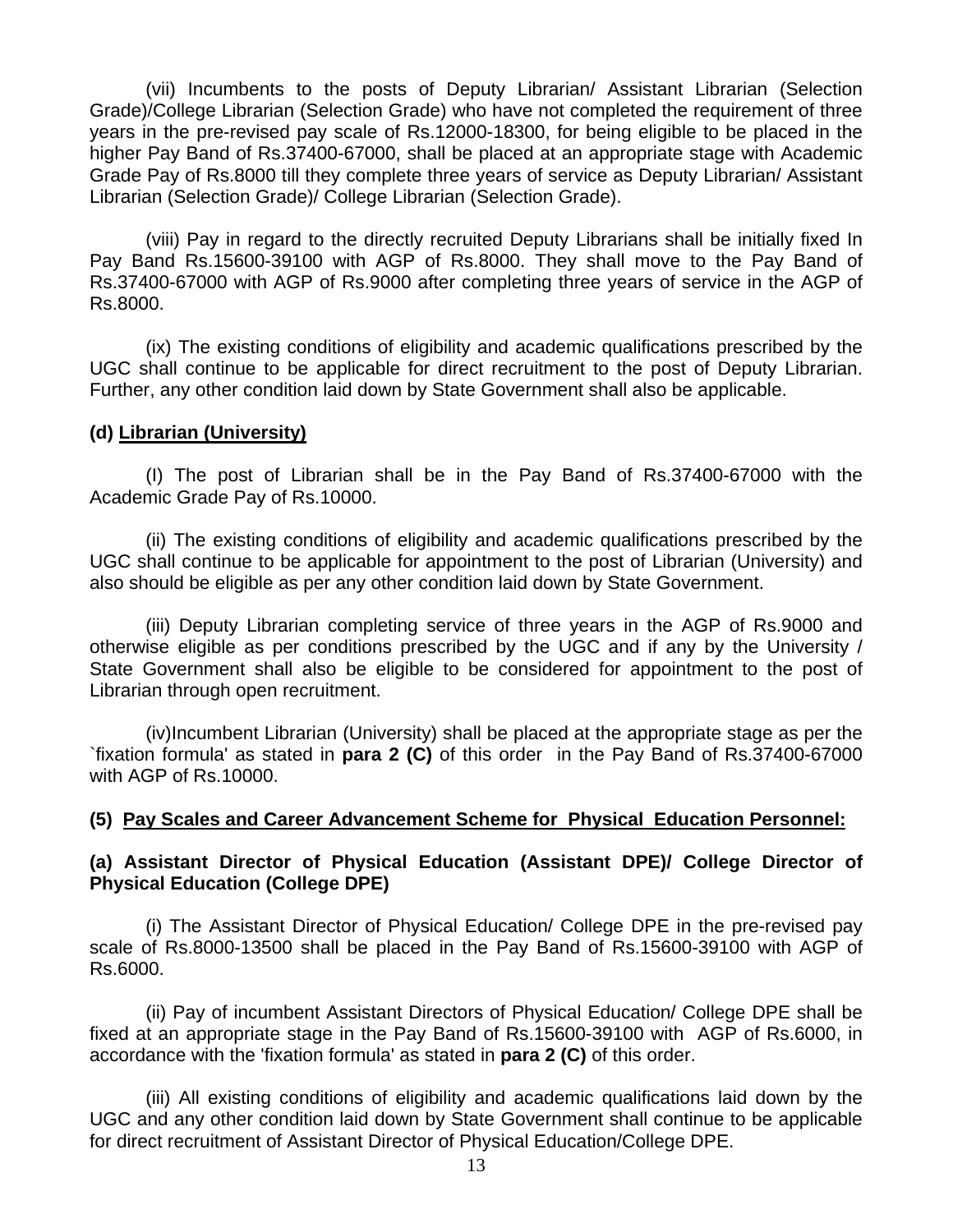### **(b) Assistant Director of Physical Education (Senior Scale)/ College DPE (Senior Scale)**

 (i) Assistant Directors of Physical Education (Senior Scale)/ College DPE (Senior Scale) in the pre-revised pay scale of Rs.10000-15200 shall be placed in the Pay Band of Rs.15600-39100 with AGP of Rs.7000.

 (ii) Assistant Directors of Physical Education (Senior Scale)/ College DPE (Senior Scale) possessing Ph.D. in Physical Education at the entry level of Assistant DPE/ College DPE in the AGP of Rs.6000 shall, after completing service of four years in the AGP of Rs.6000, and if otherwise eligible as per guidelines prescribed by the UGC / University and any other condition laid down by State Government move to higher AGP of Rs.7000 in the Pay Band of Rs.15600-39100.

 (iii) Assistant Directors of Physical Education (Senior Scale)/ College DPE (Senior Scale) possessing M.Phil. in Physical Education at the entry level of Assistant DPE/ College DPE in the AGP of Rs.6000 shall, after completing service of five years in the AGP of Rs.6000, be eligible for the higher AGP of Rs.7000.

 (iv) Assistant Directors of Physical Education/ College DPEs without the relevant Ph.D. and M.Phil shall, after completing service of six years as Assistant Director of Physical Education/College DPE in the AGP of Rs.6000, and if otherwise eligible as per guidelines prescribed by the UGC/University and any other condition laid down by State Government be eligible for being placed in the AGP of Rs.7000.

 (v) Pay of incumbent Assistant Directors of Physical Education (Senior Scale)/ College DPE (Senior Scale) shall be fixed in Pay Band of Rs.15600-39100 at an appropriate stage in the AGP of Rs.7000, as per the 'fixation formula' as stated in **para 2 (C)** of this order.

### **(c) Deputy Director of Physical Education / Assistant Director of Physical Education (Selection Grade)/ College Director of Physical Education (Selection Grade)**

 (i) After completing service of five years in the Pay Band of Rs.15600-39100 with the AGP of Rs.7000 and subject to satisfying other eligibility conditions laid down by the UGC / University and any other conditions laid down by State Government, Assistant Director of Physical Education (Senior Scale)/ College DPE (Senior Scale) shall move to AGP of Rs.8000 in the Pay Band of Rs.15600-39100. They shall be designated as Deputy Director of Physical Education/ Assistant DPE (Selection Grade)/ College DPE (Selection Grade), as the case may be.

 (ii) After completing service of three years in the Pay Band of Rs.15600-39100 and the AGP of Rs.8000 and subject to eligibility laid down by the UGC/ University/ and any other condition laid down by State Government. Deputy DPE/ Assistant DPE (Selection Grade)/ College DPE (Selection Grade) shall move to the Pay Band of Rs.37400-67000 with the AGP of Rs.9000. They shall continue to be designated as Deputy DPE/ Assistant DPE (Selection Grade)/ College DPE (Selection Grade).

 (iii) All Incumbents to the post of Deputy DPE/ Assistant DPE (Selection Grade)/College DPE (Selection Grade) who have completed service of at least three years in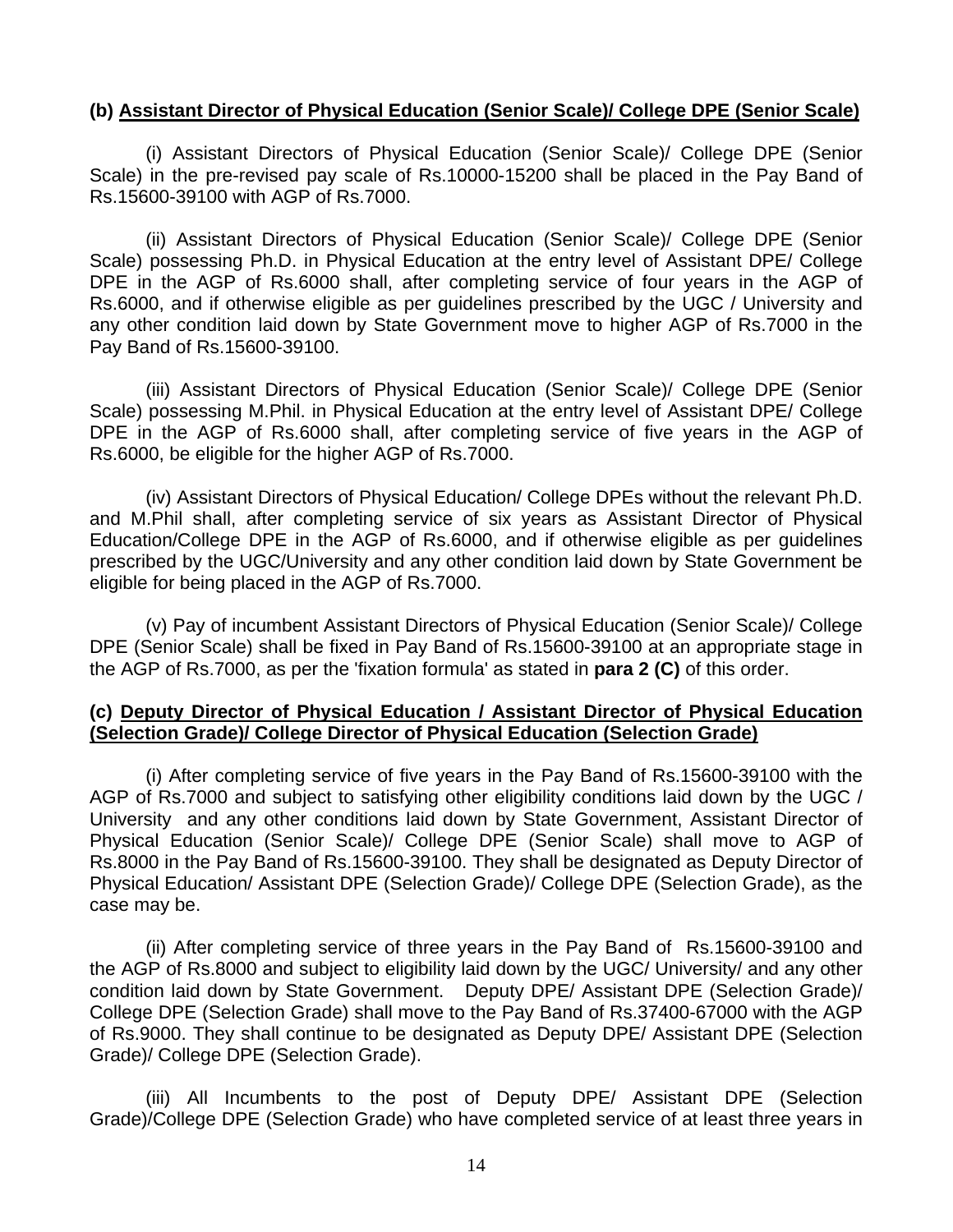the pre-revised Pay Scale of Rs.12000-18300 as on 1.1.2006 shall be eligible to be fixed in the Pay Band of Rs.37400-67000 with AGP of Rs.9000.

 (iv) All incumbents to the post of Deputy DPE/ Assistant DPE (Selection Grade)/College DPE (Selection Grade) whose services in the pre-revised Pay Scale of Rs.12000-18300 fall short of three years which would have made them eligible to move to the higher Pay Band, shall be placed at an appropriate stage at the AGP of Rs.8000 in the Pay Band of Rs.15600-39100 till they complete the required service of three years as Deputy DPE/ ADPE (Selection Grade)/ College DPE (Selection Grade) in the pre-revised Pay Scale.

 (v) Pay of the directly recruited Deputy DPE shall be initially fixed with the AGP of Rs.8000 in the Pay Band of Rs.15600-39100, and after completing 3 years of service directly recruited Deputy DPE and equivalents shall move to Pay Band of Rs.37400-67000 with AGP of Rs.9000.

#### **(d) Director of Physical Education (University):**

 (i) Post of Director of Physical Education in universities shall be in the Pay Band of Rs.37400-67000 with AGP of Rs.10000.

 (ii) Post of Director of Physical Education (University) shall continue to be filled through direct recruitment and the existing conditions of eligibility i.e. the minimum qualification, number of years of relevant experience and other conditions prescribed by the UGC/State Government shall continue to be the eligibility for recruitment.

 (iii) Pay of the incumbents shall be fixed at the appropriate stage in the Pay Band of Rs.37400-67000 as per 'fixation formula' as stated in **para 2 (C)** of this order.

# **(6) Registrar / Finance Officer / Controller of Examinations:-**

 The pay of Registrar/ Controller of Examination shall be fixed with reference to their pay in their primary cadre. Finance Officer who is a deputationist shall be paid pay and allowances as applicable to him in the parent department.

#### **(7) Deputy Registrar / Deputy Finance Officer / Deputy Controller of Examinations / Assistant Registrar / Assistant Finance Officer / Assistant Controller of Examination:-**

The above posts belong to the ministerial categories and hence, the pay scales and other allowances and all other entitlements as applicable to State Government employees shall be allowed.

\* \* \* \* \*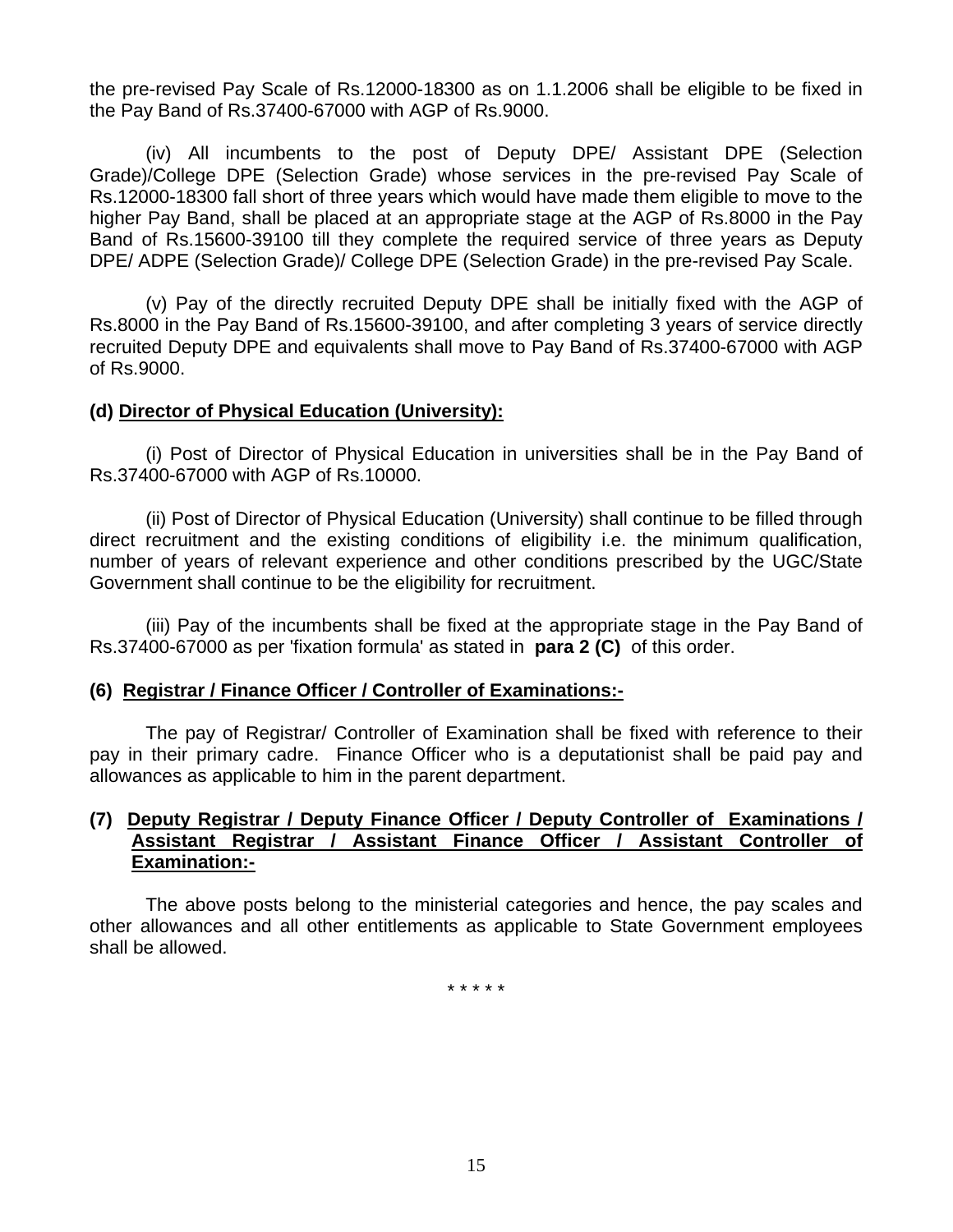# **APPEXDIX - II**

# **Incentives for Ph. D./M.Phil and other higher qualification of the teachers in Universities / Government Colleges / Aided Colleges**

 (i) Five non-compounded advance increments shall be admissible at the entry level of recruitment as Assistant Professor to persons possessing the degree of Ph.D. awarded in the relevant discipline as an additional qualification by a university following the process of registration, coursework and external evaluation as prescribed by the UGC. If Ph.D is prescribed as an essential qualification for the post, no incentive increment shall be given. Further, incentive increments shall be given only for one Ph.D. Additional Ph.Ds would not entitle a person for additional incentive increments.

 (ii) M.Phil degree holders at the time of recruitment to the post of Assistant Professor shall be entitled to two non-compounded advance increments subject to the condition that the M.Phil., awarded is in the relevant discipline and is an additional qualification. If M.Phil., is prescribed as an essential qualification for the post, no incentive increment shall be given. If any person is also a Ph.D degree holder for which he is eligible for incentive increments as in (i) above, then he would not be eligible for incentive increment for possessing M.Phil. Further, incentive increment would be restricted for one M.Phil. Additional M.Phils would not entitle a person to claim additional incentive increments.

 (iii) Those possessing Post Graduate degree in a professional course such as LL.M/M.Tech etc., recognised by the relevant Statutory Body/Council, shall also be entitled to two non-compounded advance increments at the entry level subject to the condition that the Professional Course awarded is in the relevant discipline and is an additional qualification. If the Professional Course is prescribed as an essential qualification for the post, no incentive increment shall be given. Further, the person should not have claimed any incentive increment due to his possessing a Ph.D or M.Phil for claiming incentive for the Professional Course.

 (iv) Teachers who complete their Ph.D. degree while in service shall be entitled to three non-compounded increments if such Ph.D. is in the relevant discipline awarded by an University which has been notified by UGC and is an additional qualification. If Ph.D is prescribed as an essential qualification for the post, no incentive increment shall be given. This would not be eligible if a person has got incentive increments for Ph.D in any other relevant discipline.

 (v) Teachers in service who have been awarded Ph. D. at the time of coming into force of this Scheme shall be eligible for incentive only if the Ph.D. has been awarded by an University which has been notified by UGC.

 (vi) Only on award of Ph.D. the teachers are entitled for three non-compounded increments.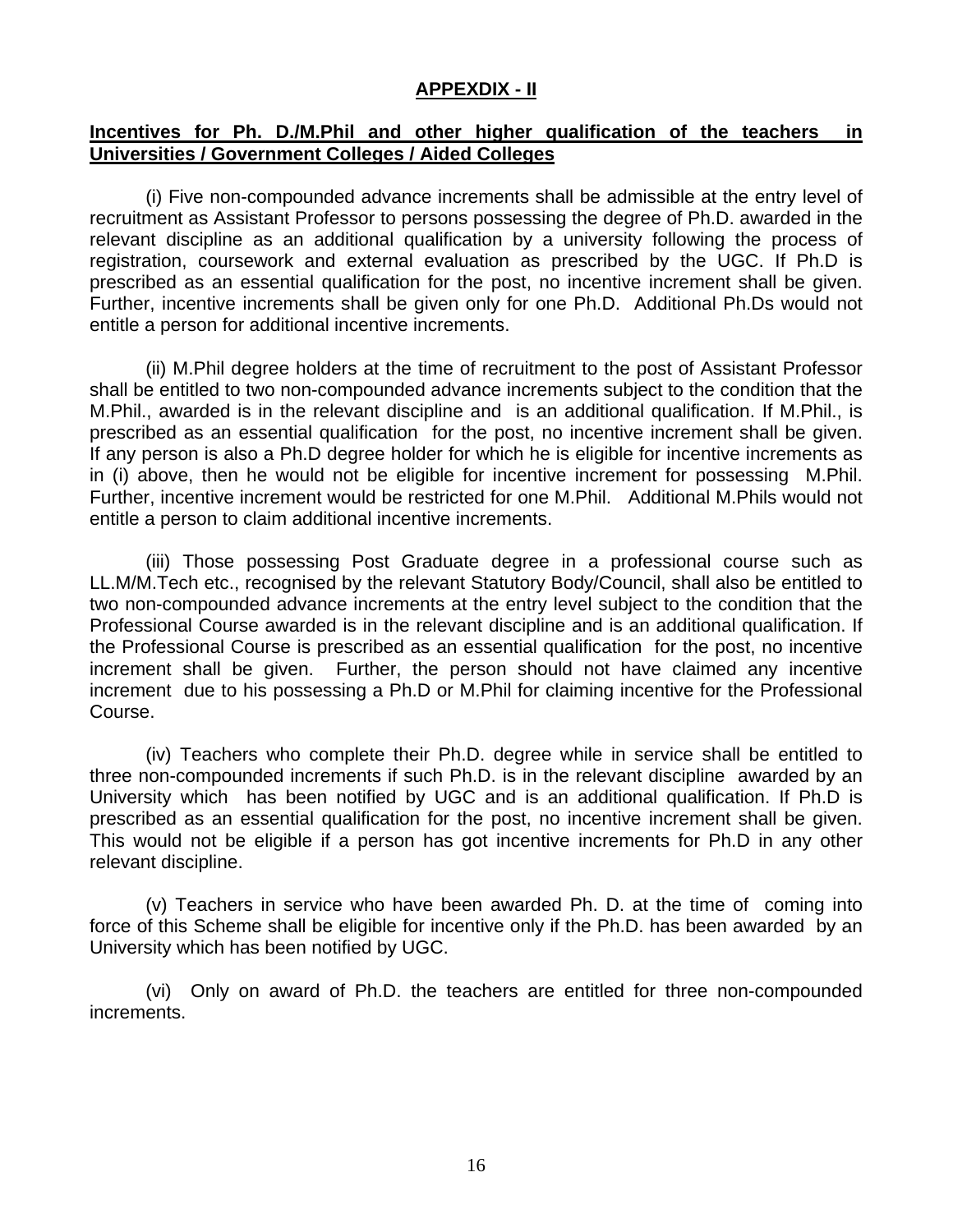(vii) Teachers in service who have not yet enrolled for Ph.D. shall therefore derive the benefit of three non-compounded increments, only on award of Ph.D by a University notified by the UGC.

 (viii) Teachers who acquire M.Phil, degree or a post graduate degree in a professional course recognised by the relevant Statutory Body / Council, while in service, shall be entitled to one advance increment. If post graduate qualification in a particular subject is not a mandatory requirement at the entry level of recruitment, acquisition of such a qualification for in service candidates shall also entitle them to one advance increment. Further, incentive increment would be eligible only once and multiple incentive increments for different M.Phil / Professional degrees in relevant disciplines are not permitted.

 (ix) Five non - compounded advance increments shall be admissible to Assistant Librarian/ College Librarian who are recruited at entry level with Ph.D. degree in the discipline of library science from a university notified by the UGC for the award of Ph.D. in library science. Further, incentive increments would be eligible for only one Ph.D and not for multiple Ph.Ds.

 (x) Assistant Librarian/ College Librarian and other Library personnel acquiring the degree of Ph.D, at any time while in service, in the discipline of library science from a university notified by the UGC shall be entitled to three non-compounded advance increments. Further, incentive increments would be eligible for only one Ph.D and not for multiple Ph.Ds.

 (xi) Persons in posts of Assistant Librarian/College Librarian or higher positions who have been awarded Ph.D. would be eligible for incentive only if the Ph.D. is from University notified by UGC.

 (xii) In respect of persons in the posts of Assistant Librarian/ College Librarian or higher positions who are already enrolled for Ph.D. shall avail the benefit of three noncompounded increments only on the award of Ph.D. and only if the university awarding the Ph.D. which has been notified by the UGC.

 (xiii) Assistant Librarian/ College Librarian and others in higher Library positions in service who have not yet enrolled for Ph.D. shall derive the benefit of three non-compounded increments, only on award of Ph.D. from a University notified by UGC.

 (xiv) Two non-compounded advance increments shall be admissible for Assistant Librarian/ College Librarian with M.Phil degree in Library Science at the entry level. Assistant Librarian/ College Librarian and those in higher positions acquiring MPhil degree in Library Science at any time during the course of their service, shall be entitled to one advance increment subject to the condition that the incentive increments shall be for only one M.Phil and not multiple M.Phils, and provided they have not availed incentive increments for having Ph.D.

(xv) Five non-compounded advance increments shall be admissible to Assistant Director of Physical Education/ College Director of Physical Education who are recruited at entry level with Ph.D. degree in the discipline of Physical Education from a university notified by the UGC for the award of Ph.D. in Physical Education subject to the condition that the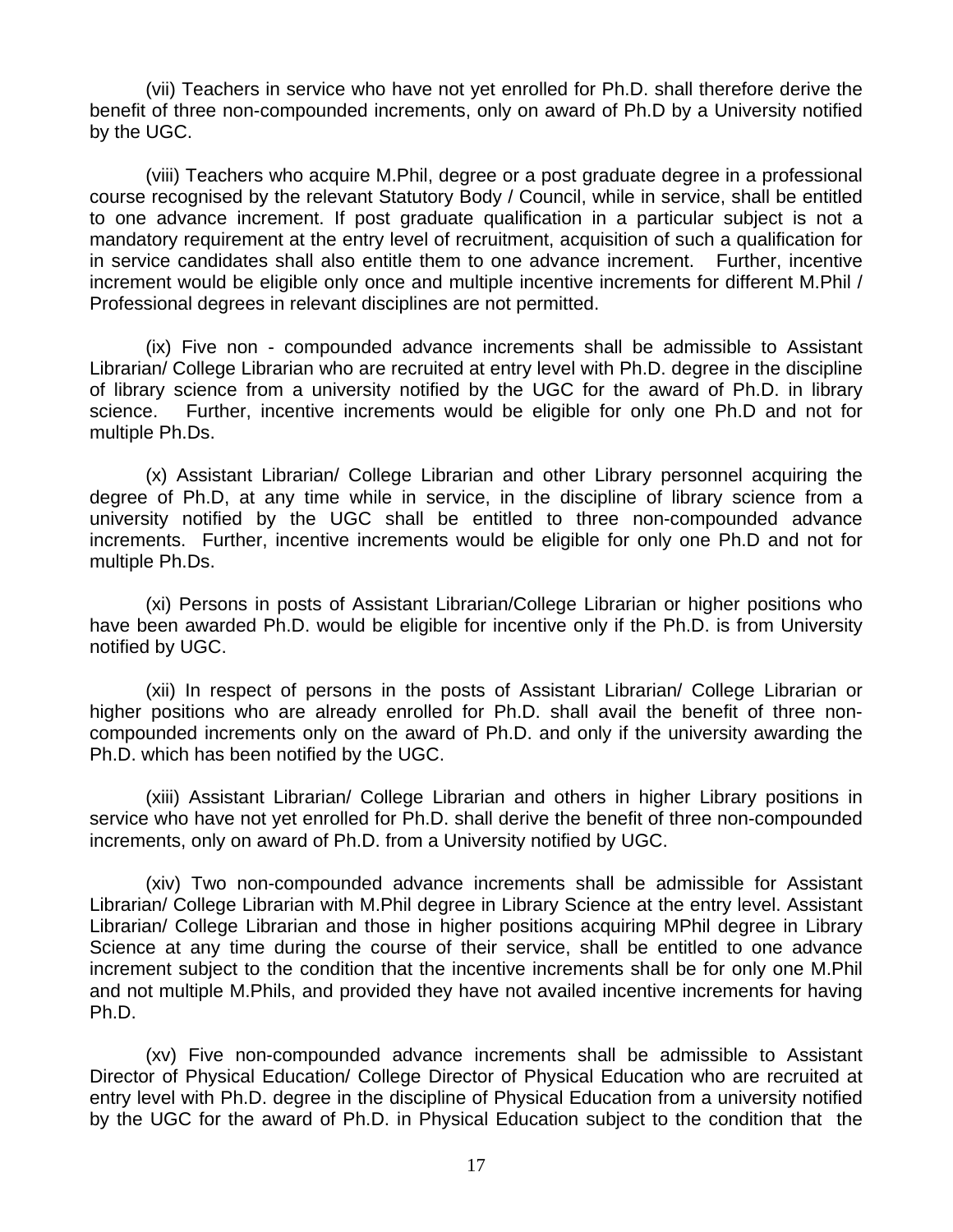incentive increment shall be limited to only one Ph.D and will not be available multiple times for multiple Ph.Ds.

 (xvi) Persons in posts of Assistant Director of Physical Education/ College DPE or higher positions acquiring the degree of Ph.D in the discipline of Physical Education, at any time while in service from a university complying with the process prescribed by the UGC in respect of enrolment, course-work and evaluation shall be entitled to three non-compounded advance increments subject to the condition that incentive would be limited to only one Ph.D. and not multiple Ph.Ds.

 (xvii) Persons in posts of Assistant Director of Physical Education/ College DPE or higher positions who have been awarded Ph.D. would be eligible for incentive only if the Ph.D. is awarded by a University notified by UGC.

 (xviii) In respect of persons in the posts of Assistant Director of Physical Education/ College DPE or higher positions who are already enrolled for Ph.D. in Physical Education shall avail the benefit of three non-compounded increments only on the award of Ph.D and only if the university awarding the Ph.D. has been notified by the UGC.

 (xix) Assistant Director of Physical Education/ College DPE and others in higher Physical Education positions in service who have not yet enrolled for Ph.D. shall derive the benefit of three non-compounded increments only on award of Ph.D. from a University notified by the UGC.

 (xx) Two non-compounded advance increments shall be admissible for Assistant Director of Physical Education/ College DPE with M.Phil degree in Physical Education at the entry level. Assistant Director of Physical Education/ College DPE and those in higher positions acquiring MPhil degree in Physical Education at any time during the course of their service, shall be entitled to one advance increment subject to the condition that incentive shall be limited to only one M.Phil and not multiple M.Phils, and provided they have not availed the incentive increment for having Ph.D qualification.

 (xxi) Not withstanding anything in the foregoing clauses, those who have already availed the benefits of advance increments for possessing Ph.D./ M.Phil. at the entry level under the earlier scheme shall not be entitled to the benefit of advance increments under this Scheme.

 (xxii) For posts at the entry level where no such advance increments were admissible for possessing Ph.D/ M.Phil. under the earlier scheme, the benefit of five advance increments for possessing Ph.D./ M.Phil. shall be available to only those appointments which have been made on or after the coming into force of this Scheme.

(xxiii) Teachers, Library and Physical Education cadres who have already availed the benefits of increments as per existing policy for acquiring Ph.D./M.Phil while in service, would not be entitled to benefits under this Scheme.

\* \* \* \* \*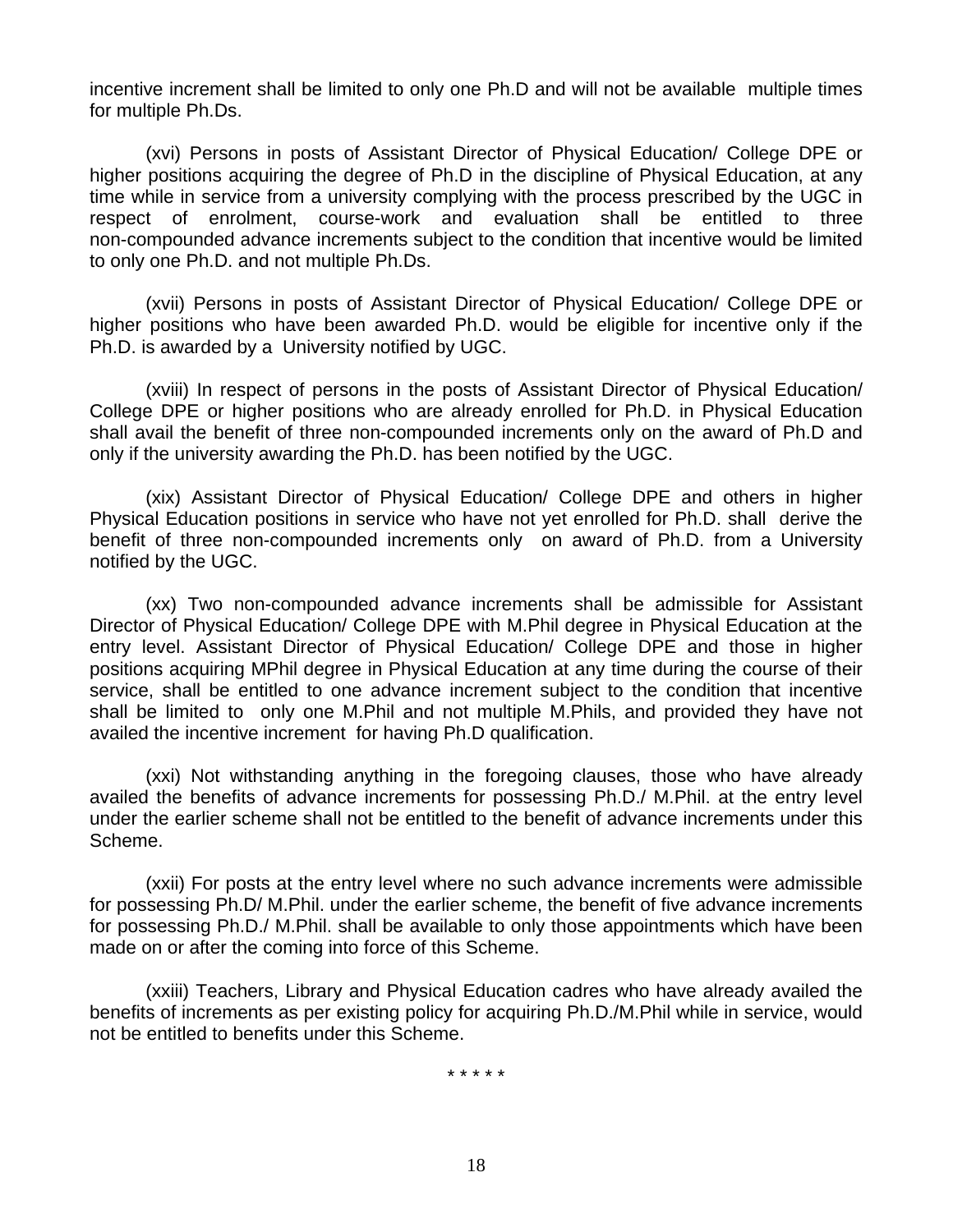### **APPENDIX - III FITMENT TABLE NO.1**

(i) Incumbent Assistant Professor

(ii)Incumbent Assistant Librarian / College Librarian

(iii)Incumbent Assistant Director of Physical Education / College Director of Physical Education.

|                     | <b>Existing Scale</b>             |                                |                                       |       | Revised Pay Band + Academic Grade Pay |                                     |                          |  |
|---------------------|-----------------------------------|--------------------------------|---------------------------------------|-------|---------------------------------------|-------------------------------------|--------------------------|--|
|                     |                                   | Rs.8000-275-13500              |                                       |       |                                       |                                     | Rs.15600-39100+Rs.6000   |  |
| Span<br>of<br>Years | Stage in<br>the existing<br>scale | Pre-Revised<br>Dearness<br>Pay | D.A. as on<br>$1 - 1 - 2006$<br>(24%) | Total | Pay in<br>the Pay<br><b>Band</b>      | Revised<br>Academic<br>Grade<br>Pay | <b>Revised Basic Pay</b> |  |
| (1)                 | (2)                               | (3)                            | (4)                                   | (5)   | (6)                                   | (7)                                 | (8)                      |  |
| $\mathbf{1}$        | 8000                              | 4000                           | 2880                                  | 14880 | 15600                                 | 6000                                | 21600                    |  |
| $\overline{2}$      | 8275                              | 4138                           | 2979                                  | 15392 | 15600                                 | 6000                                | 21600                    |  |
| 3                   | 8550                              | 4275                           | 3078                                  | 15903 | 15910                                 | 6000                                | 21910                    |  |
| 4                   | 8825                              | 4413                           | 3177                                  | 16415 | 16420                                 | 6000                                | 22420                    |  |
| 5                   | 9100                              | 4550                           | 3276                                  | 16926 | 16930                                 | 6000                                | 22930                    |  |
| 6                   | 9375                              | 4688                           | 3375                                  | 17438 | 17440                                 | 6000                                | 23440                    |  |
| $\overline{7}$      | 9650                              | 4825                           | 3474                                  | 17949 | 17950                                 | 6000                                | 23950                    |  |
| 8                   | 9925                              | 4963                           | 3573                                  | 18461 | 18470                                 | 6000                                | 24470                    |  |
| 9                   | 10200                             | 5100                           | 3672                                  | 18972 | 18980                                 | 6000                                | 24980                    |  |
| 10                  | 10475                             | 5238                           | 3771                                  | 19484 | 19490                                 | 6000                                | 25490                    |  |
| 11                  | 10750                             | 5375                           | 3870                                  | 19995 | 20000                                 | 6000                                | 26000                    |  |
| 12                  | 11025                             | 5513                           | 3969                                  | 20507 | 20510                                 | 6000                                | 26510                    |  |
| 13                  | 11300                             | 5650                           | 4068                                  | 21018 | 21020                                 | 6000                                | 27020                    |  |
| 14                  | 11575                             | 5788                           | 4167                                  | 21530 | 21530                                 | 6000                                | 27530                    |  |
| 15                  | 11850                             | 5925                           | 4266                                  | 22041 | 22050                                 | 6000                                | 28050                    |  |
| 16                  | 12125                             | 6063                           | 4365                                  | 22553 | 22560                                 | 6000                                | 28560                    |  |
| 17                  | 12400                             | 6200                           | 4464                                  | 23064 | 23070                                 | 6000                                | 29070                    |  |
| 18                  | 12675                             | 6338                           | 4563                                  | 23576 | 23580                                 | 6000                                | 29580                    |  |
| 19                  | 12950                             | 6475                           | 4662                                  | 24087 | 24090                                 | 6000                                | 30090                    |  |
| 20                  | 13225                             | 6613                           | 4761                                  | 24599 | 24600                                 | 6000                                | 30600                    |  |
| 21                  | 13500                             | 6750                           | 4860                                  | 25110 | 25110                                 | 6000                                | 31110                    |  |
| 22                  | 13775                             | 6888                           | 4959                                  | 25622 | 25630                                 | 6000                                | 31630                    |  |
| 23                  | 14050                             | 7025                           | 5058                                  | 26133 | 26140                                 | 6000                                | 32140                    |  |
| 24                  | 14325                             | 7163                           | 5157                                  | 26645 | 26650                                 | 6000                                | 32650                    |  |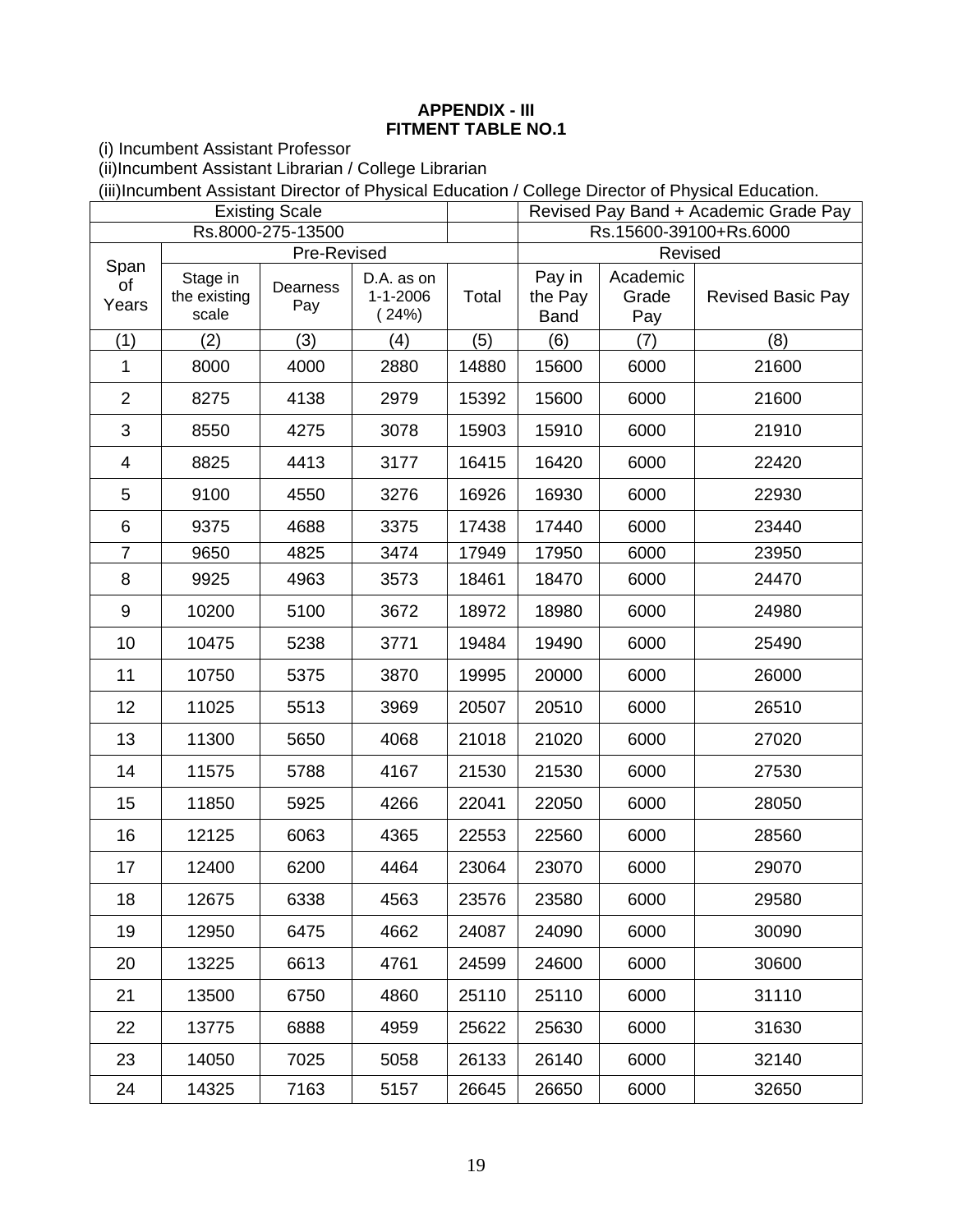(i) Incumbent Assistant Professor [Formerly Lecturer (Sr.Scale)]

(ii)Incumbent Assistant Librarian(Sr.Scale) / College Librarian(Sr.Scale)

(iii)Incumbent Assistant Director of Physical Education(Sr.Scale) / College Director of Physical Education(Sr.Scale)

Existing Scale **Revised Pay Band + Academic**<br>Crede Pay Grade Pay

Rs.10000-325-15200 Rs.15600-39100+Rs.7000

|                     |                                      | Pre-Revised     |                                       |       |                                  | Revised               |                             |
|---------------------|--------------------------------------|-----------------|---------------------------------------|-------|----------------------------------|-----------------------|-----------------------------|
| Span<br>of<br>Years | Stage in<br>the<br>existing<br>scale | Dearness<br>Pay | D.A. as on<br>$1 - 1 - 2006$<br>(24%) | Total | Pay in<br>the Pay<br><b>Band</b> | Academic<br>Grade Pay | Revised<br><b>Basic Pay</b> |
| (1)                 | (2)                                  | (3)             | (4)                                   | (5)   | (6)                              | (7)                   | (8)                         |
| 1                   | 10000                                | 5000            | 3600                                  | 18600 | 18600                            | 7000                  | 25600                       |
| $\overline{2}$      | 10325                                | 5163            | 3717                                  | 19205 | 19210                            | 7000                  | 26210                       |
| 3                   | 10650                                | 5325            | 3834                                  | 19809 | 19810                            | 7000                  | 26810                       |
| 4                   | 10975                                | 5488            | 3951                                  | 20414 | 20420                            | 7000                  | 27420                       |
| 5                   | 11300                                | 5650            | 4068                                  | 21018 | 21020                            | 7000                  | 28020                       |
| 6                   | 11625                                | 5813            | 4185                                  | 21623 | 21630                            | 7000                  | 28630                       |
| $\overline{7}$      | 11950                                | 5975            | 4302                                  | 22227 | 22230                            | 7000                  | 29230                       |
| 8                   | 12275                                | 6138            | 4419                                  | 22832 | 22840                            | 7000                  | 29840                       |
| 9                   | 12600                                | 6300            | 4536                                  | 23436 | 23440                            | 7000                  | 30440                       |
| 10                  | 12925                                | 6463            | 4653                                  | 24041 | 24050                            | 7000                  | 31050                       |
| 11                  | 13250                                | 6625            | 4770                                  | 24645 | 24650                            | 7000                  | 31650                       |
| 12                  | 13575                                | 6788            | 4887                                  | 25250 | 25250                            | 7000                  | 32250                       |
| 13                  | 13900                                | 6950            | 5004                                  | 25854 | 25860                            | 7000                  | 32860                       |
| 14                  | 14225                                | 7113            | 5121                                  | 26459 | 26460                            | 7000                  | 33460                       |
| 15                  | 14550                                | 7275            | 5238                                  | 27063 | 27070                            | 7000                  | 34070                       |
| 16                  | 14875                                | 7438            | 5355                                  | 27668 | 27670                            | 7000                  | 34670                       |
| 17                  | 15200                                | 7600            | 5472                                  | 28272 | 28280                            | 7000                  | 35280                       |
| 18                  | 15525                                | 7763            | 5589                                  | 28877 | 28880                            | 7000                  | 35880                       |
| 19                  | 15850                                | 7925            | 5706                                  | 29481 | 29490                            | 7000                  | 36490                       |
| 20                  | 16175                                | 8088            | 5823                                  | 30086 | 30090                            | 7000                  | 37090                       |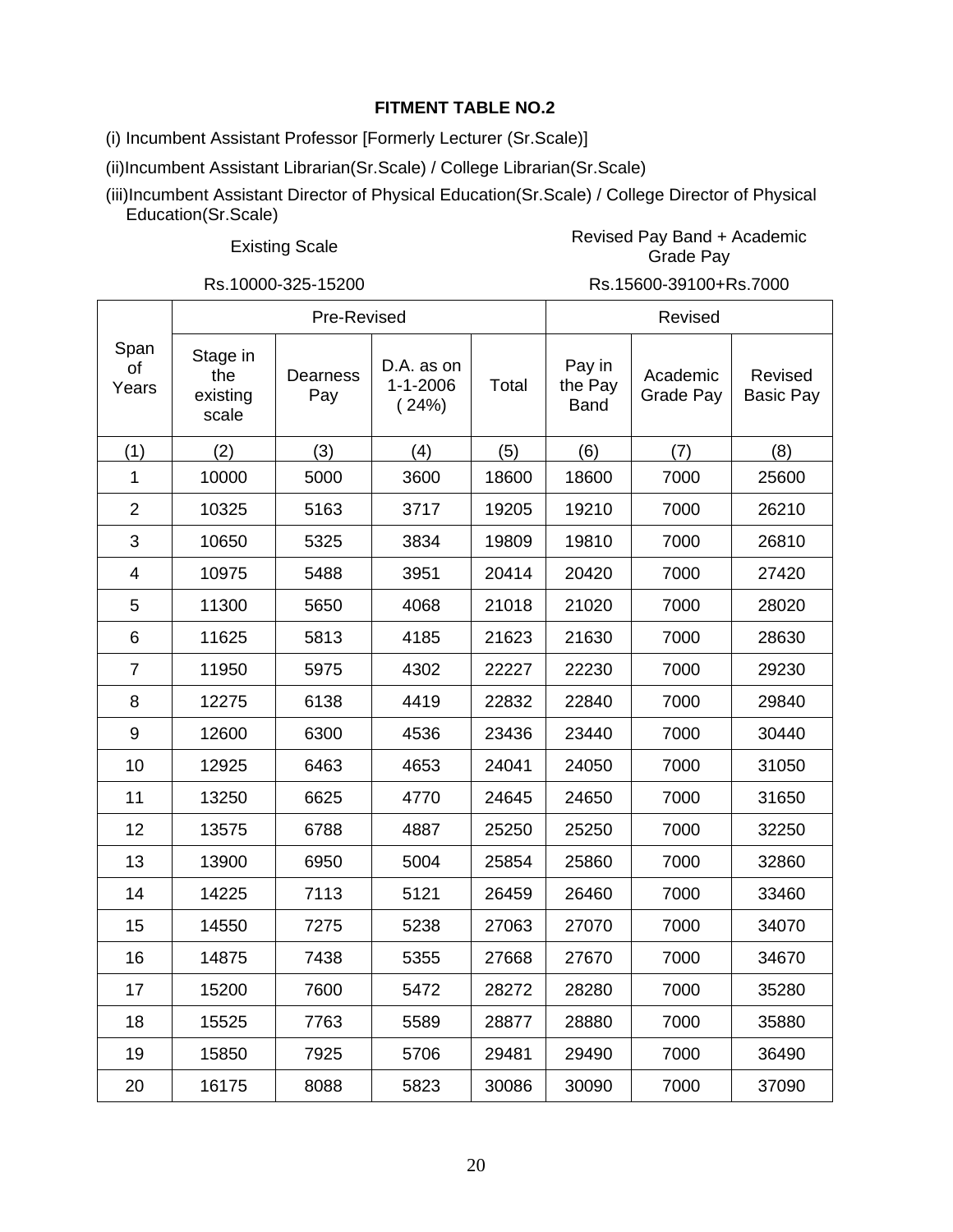(i) Incumbent Readers and Lecturers ( SG) with less than 3 years of Service

(ii)Incumbent Deputy Librarian/Assistant Librarian(SG) / College Librarian ( SG) with less than 3 years of Service.

(iii)Incumbent Deputy Director of Physical Education (SG) /Assistant Director of Physical Education (SG)/ College Director of Physical Education (SG) with less than 3 years of Service.

#### Existing Scale **Revised Pay Band + Academic**<br>Crede Pay Grade Pay

Rs.12000-420-18300 Rs.15600-39100+Rs.8000

|                     |                                      | Pre-Revised            |                                       |       | Revised                          |                          |                             |
|---------------------|--------------------------------------|------------------------|---------------------------------------|-------|----------------------------------|--------------------------|-----------------------------|
| Span<br>of<br>Years | Stage in<br>the<br>existing<br>scale | <b>Dearness</b><br>Pay | D.A. as on<br>$1 - 1 - 2006$<br>(24%) | Total | Pay in<br>the Pay<br><b>Band</b> | Academic<br>Grade<br>Pay | Revised<br><b>Basic Pay</b> |
| (1)                 | (2)                                  | (3)                    | (4)                                   | (5)   | (6)                              | (7)                      | (8)                         |
| 1                   | 12000                                | 6000                   | 4320                                  | 22320 | 22320                            | 8000                     | 30320                       |
| $\overline{2}$      | 12420                                | 6210                   | 4471                                  | 23101 | 23110                            | 8000                     | 31110                       |
| 3                   | 12840                                | 6420                   | 4622                                  | 23882 | 23890                            | 8000                     | 31890                       |
| $\overline{4}$      | 13260                                | 6630                   | 4774                                  | 24664 | 24670                            | 8000                     | 32670                       |
| 5                   | 13680                                | 6840                   | 4925                                  | 25445 | 25450                            | 8000                     | 33450                       |
| 6                   | 14100                                | 7050                   | 5076                                  | 26226 | 26230                            | 8000                     | 34230                       |
| $\overline{7}$      | 14520                                | 7260                   | 5227                                  | 27007 | 27010                            | 8000                     | 35010                       |
| 8                   | 14940                                | 7470                   | 5378                                  | 27788 | 27790                            | 8000                     | 35790                       |
| 9                   | 15360                                | 7680                   | 5530                                  | 28570 | 28570                            | 8000                     | 36570                       |
| 10                  | 15780                                | 7890                   | 5681                                  | 29351 | 29360                            | 8000                     | 37360                       |
| 11                  | 16200                                | 8100                   | 5832                                  | 30132 | 30140                            | 8000                     | 38140                       |
| 12                  | 16620                                | 8310                   | 5983                                  | 30913 | 30920                            | 8000                     | 38920                       |
| 13                  | 17040                                | 8520                   | 6134                                  | 31694 | 31700                            | 8000                     | 39700                       |
| 14                  | 17460                                | 8730                   | 6286                                  | 32476 | 32480                            | 8000                     | 40480                       |
| 15                  | 17880                                | 8940                   | 6437                                  | 33257 | 33260                            | 8000                     | 41260                       |
| 16                  | 18300                                | 9150                   | 6588                                  | 34038 | 34040                            | 8000                     | 42040                       |
| 17                  | 18720                                | 9360                   | 6739                                  | 34819 | 34820                            | 8000                     | 42820                       |
| 18                  | 19140                                | 9570                   | 6890                                  | 35600 | 35610                            | 8000                     | 43610                       |
| 19                  | 19560                                | 9780                   | 7042                                  | 36382 | 36390                            | 8000                     | 44390                       |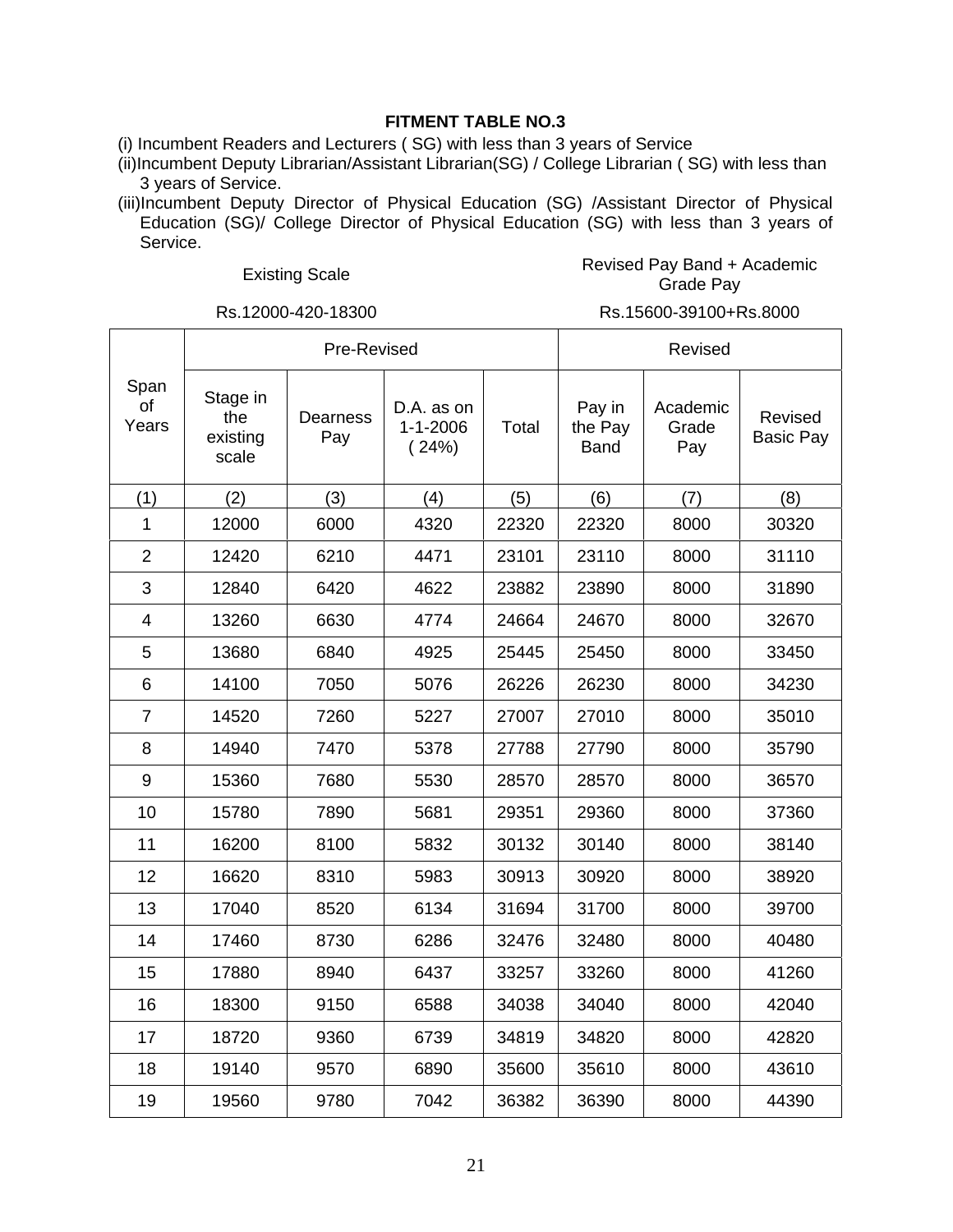(i) Incumbent Readers and Lecturers ( SG) with 3 years of Service

(ii)Incumbent Deputy Librarian/Assistant Librarian(SG) / College Librarian ( SG) with 3 years of Service.

(iii)Incumbent Deputy Director of Physical Education (SG) / Assistant Director of Physical Education (SG)/ College Director of Physical Education (SG) with 3 years of Service.

#### Existing Scale **Revised Pay Band + Academic**<br>Crack Revised Pay Bay Grade Pay

|                     |                                      | Pre-Revised     |                                       |       |                                  | Revised                  |                             |
|---------------------|--------------------------------------|-----------------|---------------------------------------|-------|----------------------------------|--------------------------|-----------------------------|
| Span<br>of<br>Years | Stage in<br>the<br>existing<br>scale | Dearness<br>Pay | D.A. as on<br>$1 - 1 - 2006$<br>(24%) | Total | Pay in<br>the Pay<br><b>Band</b> | Academic<br>Grade<br>Pay | Revised<br><b>Basic Pay</b> |
| (1)                 | (2)                                  | (3)             | (4)                                   | (5)   | (6)                              | (7)                      | (8)                         |
| 1                   | 13260                                | 6630            | 4774                                  | 24664 | 37400                            | 9000                     | 46400                       |
| $\overline{2}$      | 13680                                | 6840            | 4925                                  | 25445 | 37400                            | 9000                     | 46400                       |
| 3                   | 14100                                | 7050            | 5076                                  | 26226 | 37400                            | 9000                     | 46400                       |
| 4                   | 14520                                | 7260            | 5227                                  | 27007 | 37400                            | 9000                     | 46400                       |
| 5                   | 14940                                | 7470            | 5378                                  | 27788 | 38530                            | 9000                     | 47530                       |
| 6                   | 15360                                | 7680            | 5530                                  | 28570 | 38530                            | 9000                     | 47530                       |
| $\overline{7}$      | 15780                                | 7890            | 5681                                  | 29351 | 39690                            | 9000                     | 48690                       |
| 8                   | 16200                                | 8100            | 5832                                  | 30132 | 39690                            | 9000                     | 48690                       |
| 9                   | 16620                                | 8310            | 5983                                  | 30913 | 40890                            | 9000                     | 49890                       |
| 10                  | 17040                                | 8520            | 6134                                  | 31694 | 40890                            | 9000                     | 49890                       |
| 11                  | 17460                                | 8730            | 6286                                  | 32476 | 42120                            | 9000                     | 51120                       |
| 12                  | 17880                                | 8940            | 6437                                  | 33257 | 42120                            | 9000                     | 51120                       |
| 13                  | 18300                                | 9150            | 6588                                  | 34038 | 43390                            | 9000                     | 52390                       |
| 14                  | 18720                                | 9360            | 6739                                  | 34819 | 43390                            | 9000                     | 52390                       |
| 15                  | 19140                                | 9570            | 6890                                  | 35600 | 44700                            | 9000                     | 53700                       |
| 16                  | 19560                                | 9780            | 7042                                  | 36382 | 44700                            | 9000                     | 53700                       |

Rs.12000-420-18300 Rs.37400-67000+Rs.9000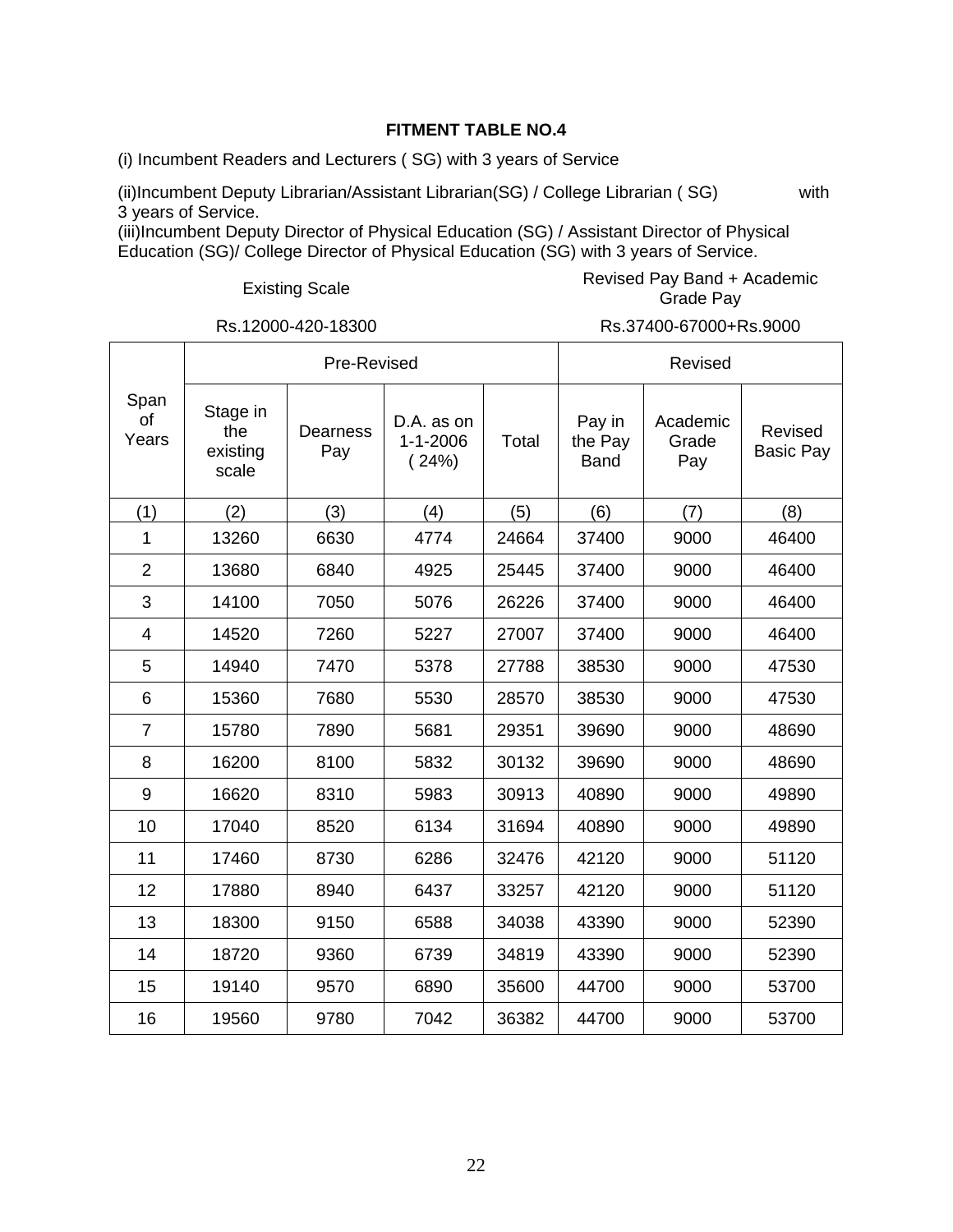(i) Incumbent Professor in Colleges and Universities

(ii)Incumbent Principals of Post Graduate Colleges

(iii)Incumbent Librarian ( University )

(iv) Incumbent Director of Physical Education ( University )

# Existing Scale Revised Pay Band + Academic Grade Pay

# Rs.16400-450-20900-500-22400 Rs.37400-67000+Rs.10000

|                            |                                      | Pre-Revised     |                                          |       | <b>Revised</b>                   |                          |                             |  |
|----------------------------|--------------------------------------|-----------------|------------------------------------------|-------|----------------------------------|--------------------------|-----------------------------|--|
| Span<br><b>of</b><br>Years | Stage in<br>the<br>existing<br>scale | Dearness<br>Pay | D.A. as<br>on<br>$1 - 1 - 2006$<br>(24%) | Total | Pay in<br>the Pay<br><b>Band</b> | Academic<br>Grade<br>Pay | Revised<br><b>Basic Pay</b> |  |
| (1)                        | (2)                                  | (3)             | (4)                                      | (5)   | (6)                              | (7)                      | (8)                         |  |
| 1                          | 16400                                | 8200            | 5904                                     | 30504 | 40890                            | 10000                    | 50890                       |  |
| $\overline{2}$             | 16850                                | 8425            | 6066                                     | 31341 | 40890                            | 10000                    | 50890                       |  |
| 3                          | 17300                                | 8650            | 6228                                     | 32178 | 42120                            | 10000                    | 52120                       |  |
| $\overline{4}$             | 17750                                | 8875            | 6390                                     | 33015 | 42120                            | 10000                    | 52120                       |  |
| 5                          | 18200                                | 9100            | 6552                                     | 33852 | 43390                            | 10000                    | 53390                       |  |
| 6                          | 18650                                | 9325            | 6714                                     | 34689 | 43390                            | 10000                    | 53390                       |  |
| $\overline{7}$             | 19100                                | 9550            | 6876                                     | 35526 | 44700                            | 10000                    | 54700                       |  |
| 8                          | 19550                                | 9775            | 7038                                     | 36363 | 44700                            | 10000                    | 54700                       |  |
| 9                          | 20000                                | 10000           | 7200                                     | 37200 | 46050                            | 10000                    | 56050                       |  |
| 10                         | 20450                                | 10225           | 7362                                     | 38037 | 46050                            | 10000                    | 56050                       |  |
| 11                         | 20900                                | 10450           | 7524                                     | 38874 | 47440                            | 10000                    | 57440                       |  |
| 12                         | 21400                                | 10700           | 7704                                     | 39804 | 47440                            | 10000                    | 57440                       |  |
| 13                         | 21900                                | 10950           | 7884                                     | 40734 | 48870                            | 10000                    | 58870                       |  |
| 14                         | 22400                                | 11200           | 8064                                     | 41664 | 48870                            | 10000                    | 58870                       |  |
| 15                         | 22900                                | 11450           | 8244                                     | 42594 | 50340                            | 10000                    | 60340                       |  |
| 16                         | 23400                                | 11700           | 8424                                     | 43524 | 50340                            | 10000                    | 60340                       |  |
| 17                         | 23900                                | 11950           | 8604                                     | 44454 | 51860                            | 10000                    | 61860                       |  |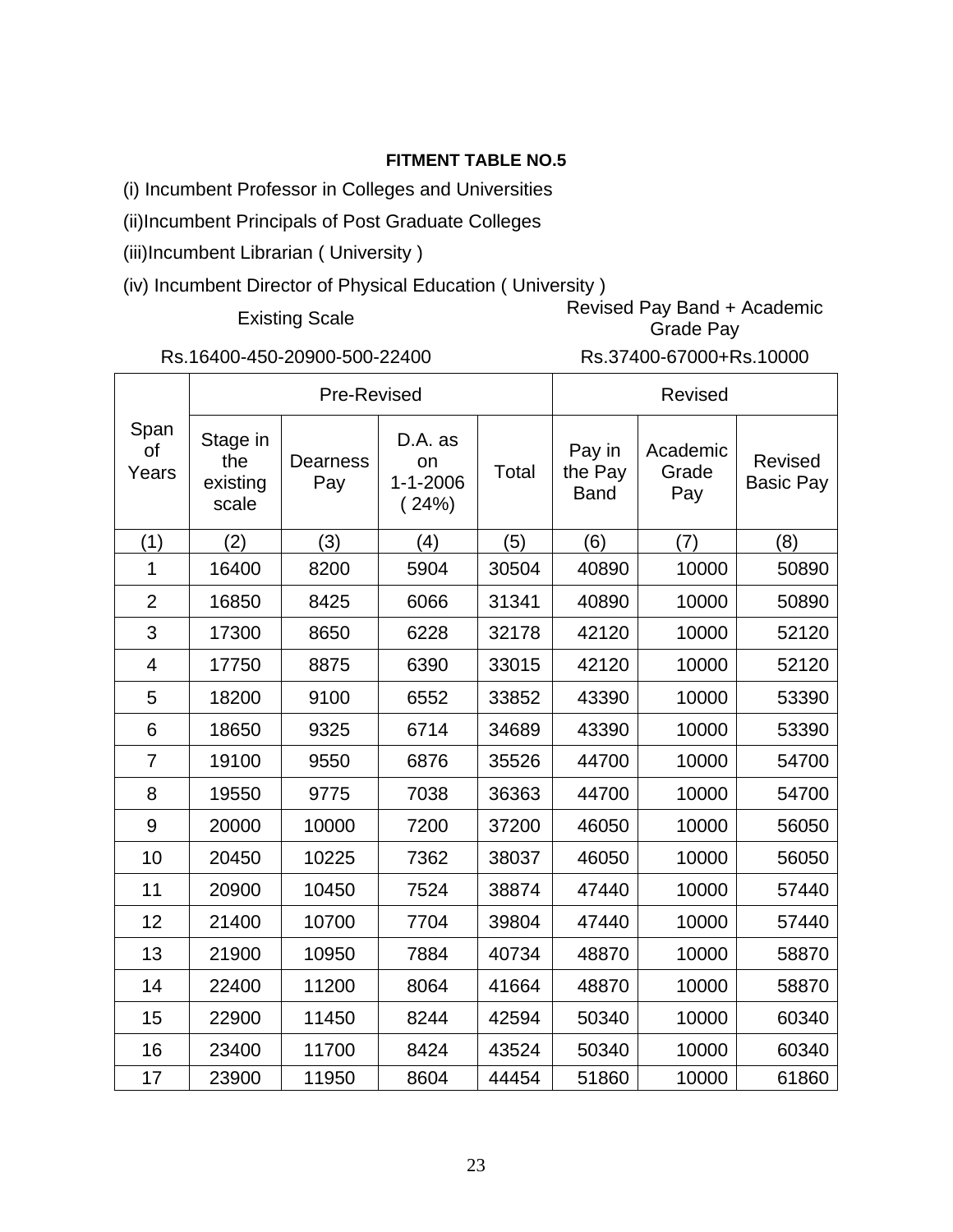Incumbent Principals of Under Graduate Colleges

Existing Scale Revised Pay Band + Academic<br>Crade Pay Grade Pay

Rs.12000-420-18300 ( minimum to be fixed at Rs.12840) Rs.37400-67000+Rs.10000

|                            |                                      | Pre-Revised            |                                          |       | <b>Revised</b>                   |                          |                             |  |
|----------------------------|--------------------------------------|------------------------|------------------------------------------|-------|----------------------------------|--------------------------|-----------------------------|--|
| Span<br><b>of</b><br>Years | Stage in<br>the<br>existing<br>scale | <b>Dearness</b><br>Pay | D.A. as<br>on<br>$1 - 1 - 2006$<br>(24%) | Total | Pay in<br>the Pay<br><b>Band</b> | Academic<br>Grade<br>Pay | Revised<br><b>Basic Pay</b> |  |
| (1)                        | (2)                                  | (3)                    | (4)                                      | (5)   | (6)                              | (7)                      | (8)                         |  |
| 1                          | 12840                                | 6420                   | 4622                                     | 23882 | 37400                            | 10000                    | 47400                       |  |
| $\overline{2}$             | 13260                                | 6630                   | 4774                                     | 24664 | 37400                            | 10000                    | 47400                       |  |
| 3                          | 13680                                | 6840                   | 4925                                     | 25445 | 37400                            | 10000                    | 47400                       |  |
| 4                          | 14100                                | 7050                   | 5076                                     | 26226 | 37400                            | 10000                    | 47400                       |  |
| 5                          | 14520                                | 7260                   | 5227                                     | 27007 | 37400                            | 10000                    | 47400                       |  |
| 6                          | 14940                                | 7470                   | 5378                                     | 27788 | 38530                            | 10000                    | 48530                       |  |
| $\overline{7}$             | 15360                                | 7680                   | 5530                                     | 28570 | 38530                            | 10000                    | 48530                       |  |
| 8                          | 15780                                | 7890                   | 5681                                     | 29351 | 39690                            | 10000                    | 49690                       |  |
| 9                          | 16200                                | 8100                   | 5832                                     | 30132 | 39690                            | 10000                    | 49690                       |  |
| 10                         | 16620                                | 8310                   | 5983                                     | 30913 | 40890                            | 10000                    | 50890                       |  |
| 11                         | 17040                                | 8520                   | 6134                                     | 31694 | 40890                            | 10000                    | 50890                       |  |
| 12                         | 17460                                | 8730                   | 6286                                     | 32476 | 42120                            | 10000                    | 52120                       |  |
| 13                         | 17880                                | 8940                   | 6437                                     | 33257 | 42120                            | 10000                    | 52120                       |  |
| 14                         | 18300                                | 9150                   | 6588                                     | 34038 | 43390                            | 10000                    | 53390                       |  |
| 15                         | 18720                                | 9360                   | 6739                                     | 34819 | 43390                            | 10000                    | 53390                       |  |
| 16                         | 19140                                | 9570                   | 6890                                     | 35600 | 44700                            | 10000                    | 54700                       |  |
| 17                         | 19560                                | 9780                   | 7042                                     | 36382 | 44700                            | 10000                    | 54700                       |  |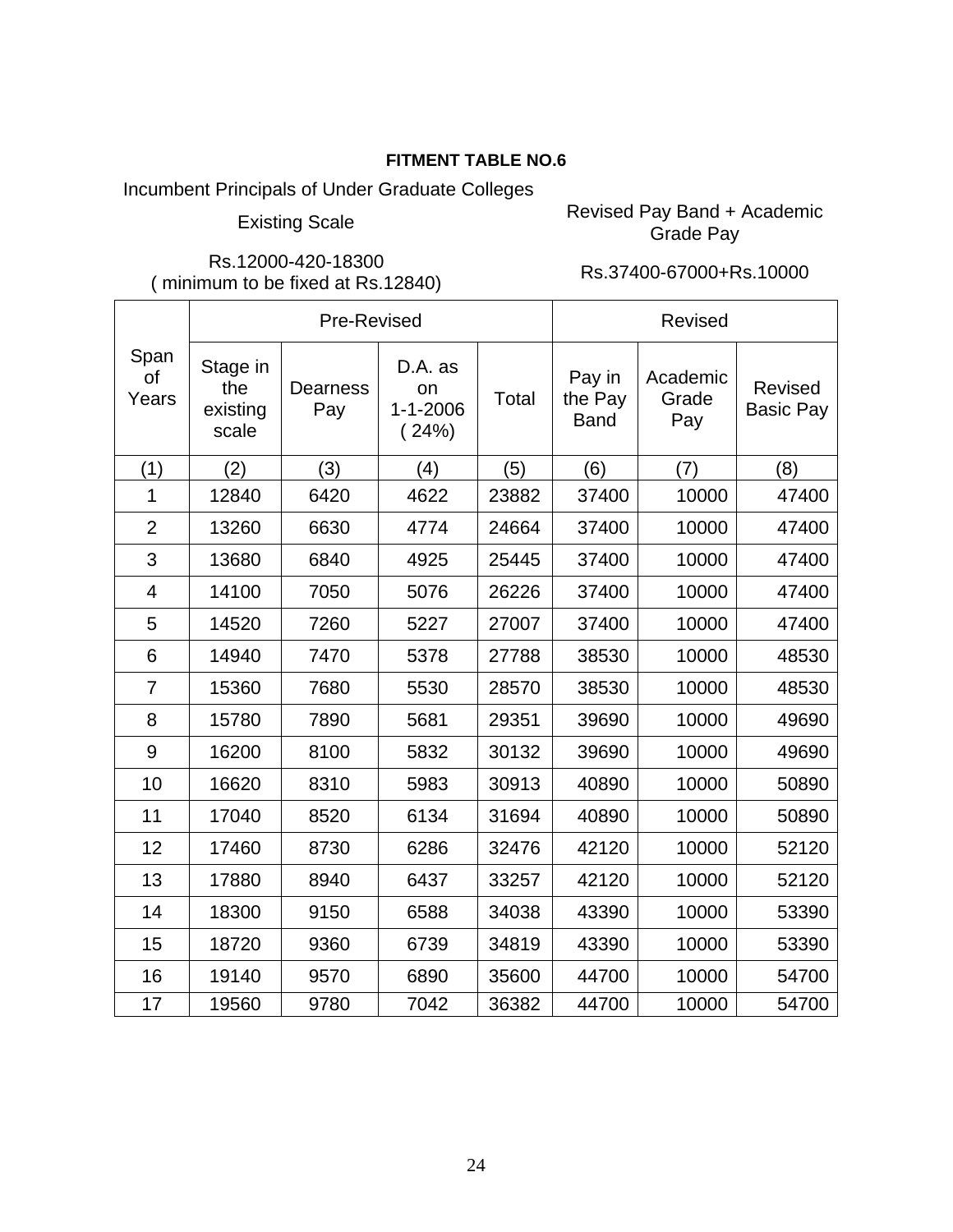# **APPENDIX – IV**

# **STATEMENT OF FIXATION OF PAY OF IN THE REVISED UGC SCALE OF PAY.**

|    | Department   |                                                                                                                                | ÷                    |             |                            |
|----|--------------|--------------------------------------------------------------------------------------------------------------------------------|----------------------|-------------|----------------------------|
|    |              | Institution / Office                                                                                                           | t                    |             |                            |
|    |              |                                                                                                                                |                      |             |                            |
|    |              | Name of the Government Servant                                                                                                 | t,                   |             |                            |
|    |              |                                                                                                                                |                      |             |                            |
|    |              |                                                                                                                                |                      |             |                            |
|    | Date of :-   |                                                                                                                                |                      |             |                            |
|    |              | (a) Exercising Option                                                                                                          | $\ddot{\phantom{a}}$ |             |                            |
|    |              | (b) Receipt of option by Head of Office                                                                                        | ł,                   |             |                            |
|    | Service Book | Whether option has been attached to the                                                                                        | t,                   |             |                            |
|    |              | Date opted to come over to the revised scale                                                                                   | ÷                    |             |                            |
|    |              |                                                                                                                                |                      |             |                            |
|    |              |                                                                                                                                |                      | Substantive | Officiating (or) temporary |
| 1. |              | Name of the post                                                                                                               | t                    |             |                            |
|    |              |                                                                                                                                |                      |             |                            |
| 2. |              | Existing scale of pay                                                                                                          | t                    |             |                            |
| 3. |              | Present emoluments on the 1 <sup>st</sup> January<br>2006 or on the date of the employee joining<br>the service after 1-1-2006 | ÷                    |             |                            |
|    | (i)          | Pay                                                                                                                            | t                    |             |                            |
|    | (ii)         | Personal Pay (if any)                                                                                                          | t,                   |             |                            |
|    | (iii)        | Dearness Pay                                                                                                                   | ä,                   |             |                            |
|    |              |                                                                                                                                |                      |             |                            |
|    | (iv)         | Dearness Allowance as on 1-1-2006<br>on Pay + Dearness Pay + Personal<br>pay (if any).                                         | ÷                    |             |                            |
|    |              | <b>Total emoluments</b>                                                                                                        | ÷.                   |             |                            |
|    |              |                                                                                                                                |                      |             |                            |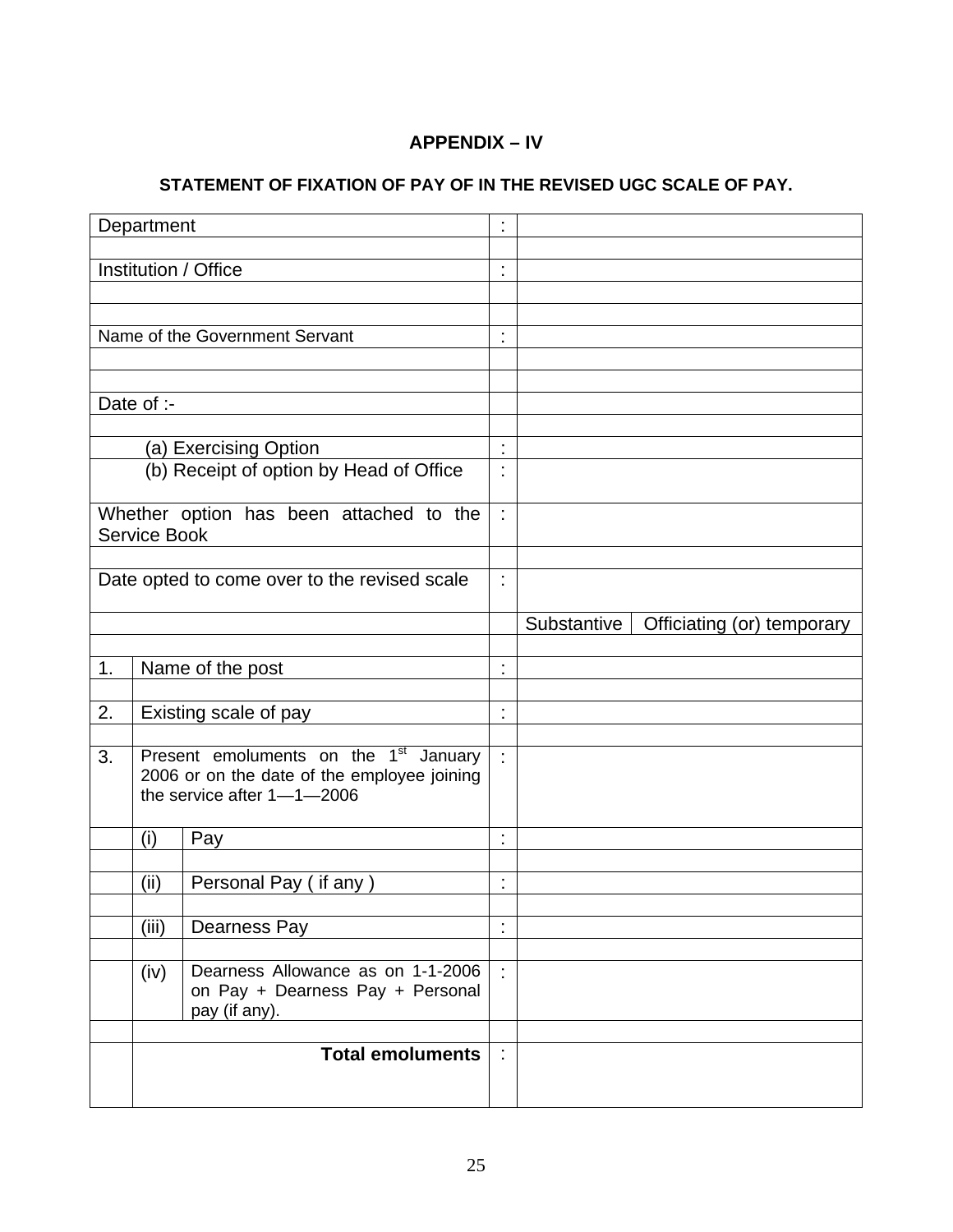| 4.  | Revised Scale of Pay with Pay Band and<br>Grade Pay                                                                                                                                                                                                          | ÷  |  |
|-----|--------------------------------------------------------------------------------------------------------------------------------------------------------------------------------------------------------------------------------------------------------------|----|--|
| 5.  | Pay in the revised scale of pay shall be<br>(i)<br>determined by multiplying the existing<br>basic pay as per 3(i) above by a factor<br>of 1.86 and rounding off the resultant<br>figure to the next multiple of 10 as<br>indicated in<br>the Fitment Table. | ÷. |  |
|     | Fitment Table No.<br>(ii)                                                                                                                                                                                                                                    |    |  |
|     |                                                                                                                                                                                                                                                              |    |  |
| 6.  | If the employee is officiating in a post and<br>his revised pay in the substantive post would<br>be more than that in the Officiating post,<br>revised pay fixed as per rule.                                                                                | ÷. |  |
|     |                                                                                                                                                                                                                                                              |    |  |
| 7.  | Is this a case in which the revised pay<br>cannot be fixed with reference to the Fitment<br>Table?. If so why?                                                                                                                                               |    |  |
|     |                                                                                                                                                                                                                                                              |    |  |
| 8.  | If the answer to the question at Serial No.7<br>is 'yes' the method of fixing the revised pay<br>following the illustrations to the Rules may<br>be indicated in detail.                                                                                     | ÷  |  |
|     |                                                                                                                                                                                                                                                              |    |  |
| 9.  | Date of next increment in the revised scale                                                                                                                                                                                                                  | ÷  |  |
|     |                                                                                                                                                                                                                                                              |    |  |
| 10. | Quantum of Special Pay, if any, attached to<br>the post.                                                                                                                                                                                                     | t, |  |

**Head of Office/ Accountant General / Pay and Accounts Officer.**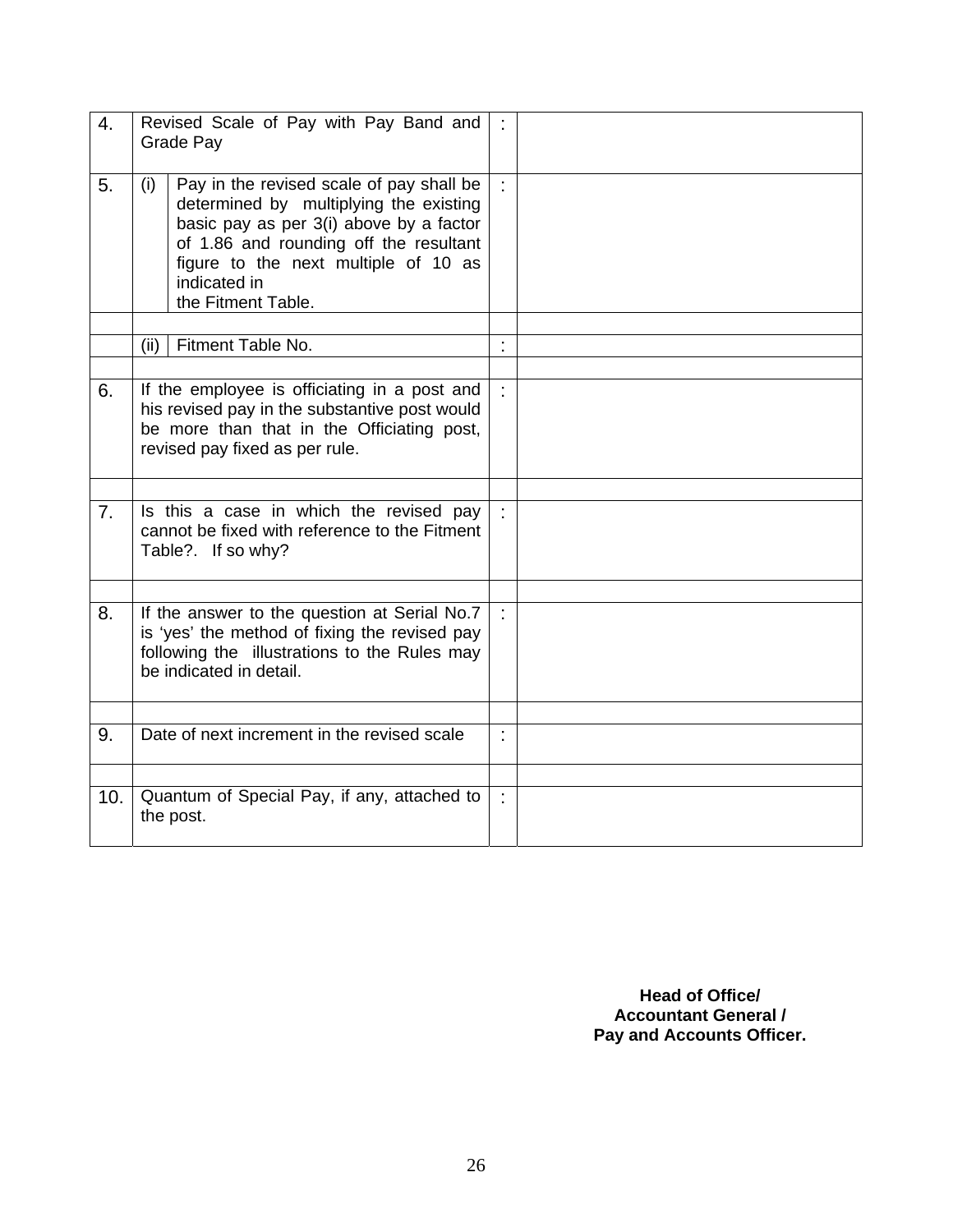#### **APPENDIX --V**

An Assistant Professor is drawing a basic pay of Rs.8,000/- as on 1--1--2006 in the existing scale of pay of Rs.8000--275-13500. The revised scale of pay is Rs.15600--39100 plus Academic Grade pay of Rs.6,000/-. His pay in the revised scale shall be fixed at Rs.20,880/ with effect from 1--1--2006. The subsequent increments on 1--7--2006 raised his pay to Rs.21,510/- and to Rs.22,160/- on 1--7--2007 His arrears from 1--1-2006 to 31--8--2009has been regulated taking into account that pay revision has been given notional effect from 1--1--2006 with monetary benefit from 1--1--2007.

| Pay                                    | Due           | <b>Drawn</b> | <b>Difference</b> | <b>Arrears</b> |
|----------------------------------------|---------------|--------------|-------------------|----------------|
| From 1-1-2006 to 30-6-2006             | Rs.           | Rs.          | Rs.               | Rs.            |
|                                        |               |              |                   |                |
| Pay as on 1-1-2006                     | 20880         | 8000         |                   |                |
| Dearness Pay                           |               | 4000         |                   |                |
| Dearness Allowance @24%                |               | 2880         |                   |                |
| <b>Total</b>                           | 20880         | 14880        | 6000              | (Notional)     |
| From 1-7-2006 to 31-12-2006            |               |              |                   |                |
| Pay as on 1-7-2006                     |               |              |                   |                |
| $(20880 + i/c \ @3\%)$                 | 21510         | 8275         |                   |                |
| Dearness Pay                           |               | 4138         |                   |                |
| Dearness Allowance @29%                |               | 3600         |                   |                |
| Dearness Allowance @2%<br><b>Total</b> | 430<br>21940  | 16013        | 5927              | (Notional)     |
| From 1-1-2007 to 30-6-2007             |               |              |                   |                |
| Pay as on 1-1-2007                     | 21510         | 8275         |                   |                |
| Dearness Pay                           |               | 4138         |                   |                |
| Dearness Allowance @35%                |               | 4345         |                   |                |
| Dearness Allowance @6%                 | 1291          |              |                   |                |
| <b>Total</b>                           | 22801         | 16758        | 6043              | 36258          |
| From 1-7-2007 to 31-12-2007            |               |              |                   |                |
| Pay as on 1-7-2007                     |               |              |                   |                |
| (20880+ i/c @3%)<br>Dearness Pay       | 22160         | 8550<br>4275 |                   |                |
| Dearness Allowance @41%                |               | 5258         |                   |                |
| Dearness Allowance @9%                 | 1994          |              |                   |                |
| Total                                  | 24154         | 18083        | 6071              | 36426          |
| From 1-1-2008 to 30-6-2008             |               |              |                   |                |
| Pay as on 1-1-2008                     | 22160         | 8550         |                   |                |
| Dearness Pay                           |               | 4275         |                   |                |
| Dearness Allowance @47%                |               | 6028         |                   |                |
| Dearness Allowance @12%<br>Total       | 2659<br>24819 | 18853        | 5966              | 35796          |
|                                        |               |              |                   |                |